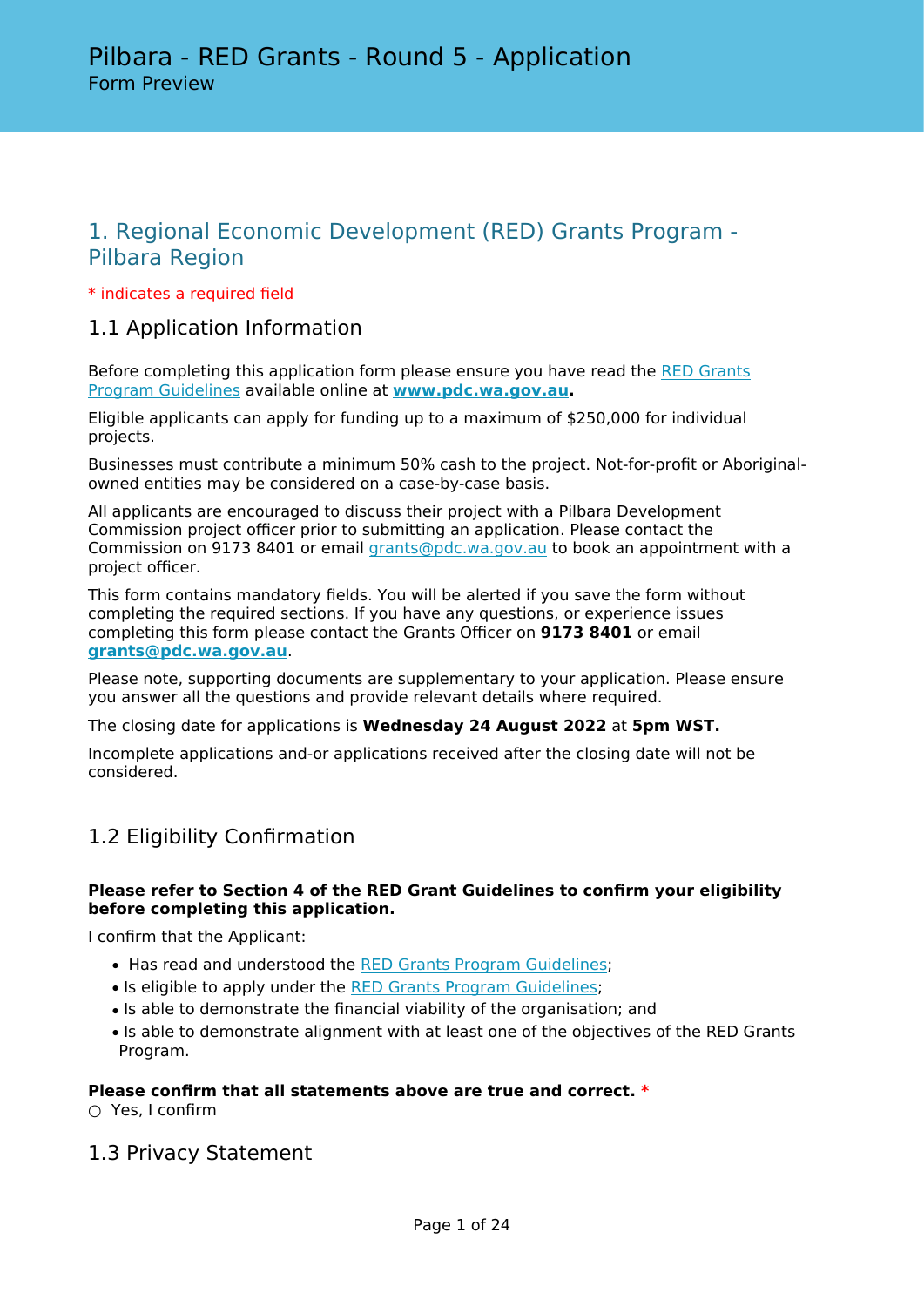Information provided by applicants or collected by Regional Development Commissions (RDCs) or the Department of Primary Industries and Regional Development (DPIRD) in relation to an applicant or their application may be used in the administration of the RED Grants Program and in the assessment of this application.

Clarification of other funding sources for your project as stated in your application and project budget may be sought from the relevant funding bodies.

Any information provided (personal, financial or otherwise) will be solely used for the purpose of the RED Grants Program.

RDCs and DPIRD will store personal information collected in this application, supporting documentation and any grant administration, monitoring and evaluation activities in compliance with its obligations under the *Privacy Act 1988* (cth).

RDCs and DPIRD are also subject to the *Freedom of Information Act 1992* and documents in the possession of these agencies are subject to these provisions.

## **I have read and understood the privacy statement and I consent to and authorise such uses and disclosures. \***

○ Yes, I confirm

# 1.4 Assessment Process

The assessment criteria outlined in Section 5 of the RED Grant Guidelines will be used to determine the suitability of applications submitted through this program.

Applications will be assessed on a competitive basis and should demonstrate:

- Alignment with one or more of the RED Grants Objectives;
- Alignment with one or more of the Pilbara Development Commission Regional Priorities/ Themes;
- Financial commitment towards the Project;
- Collaboration and partnerships;
- Local content outcomes;
- Capacity to undertake and complete the Project; and
- Project readiness.

The application form provides opportunity for applicants to demonstrate how their project meets the requirements listed above and in the Guidelines.

As part of the assessment process, applications may be subject to a due diligence process to determine organisational capacity, governance and financial management.

Applicants should note that the assessment and decision making process could take up to six (6) months to complete and this time frame should be considered when submitting your application. **Please refer to Section 6 of the [RED Grants Program Guidelines](https://www.pdc.wa.gov.au/our-focus/grants-funding/redgrants) for more information.**

The Pilbara Development Commission reserves the right to request additional information at any time to clarify aspects of your application.

# 1.5 Funding Conditions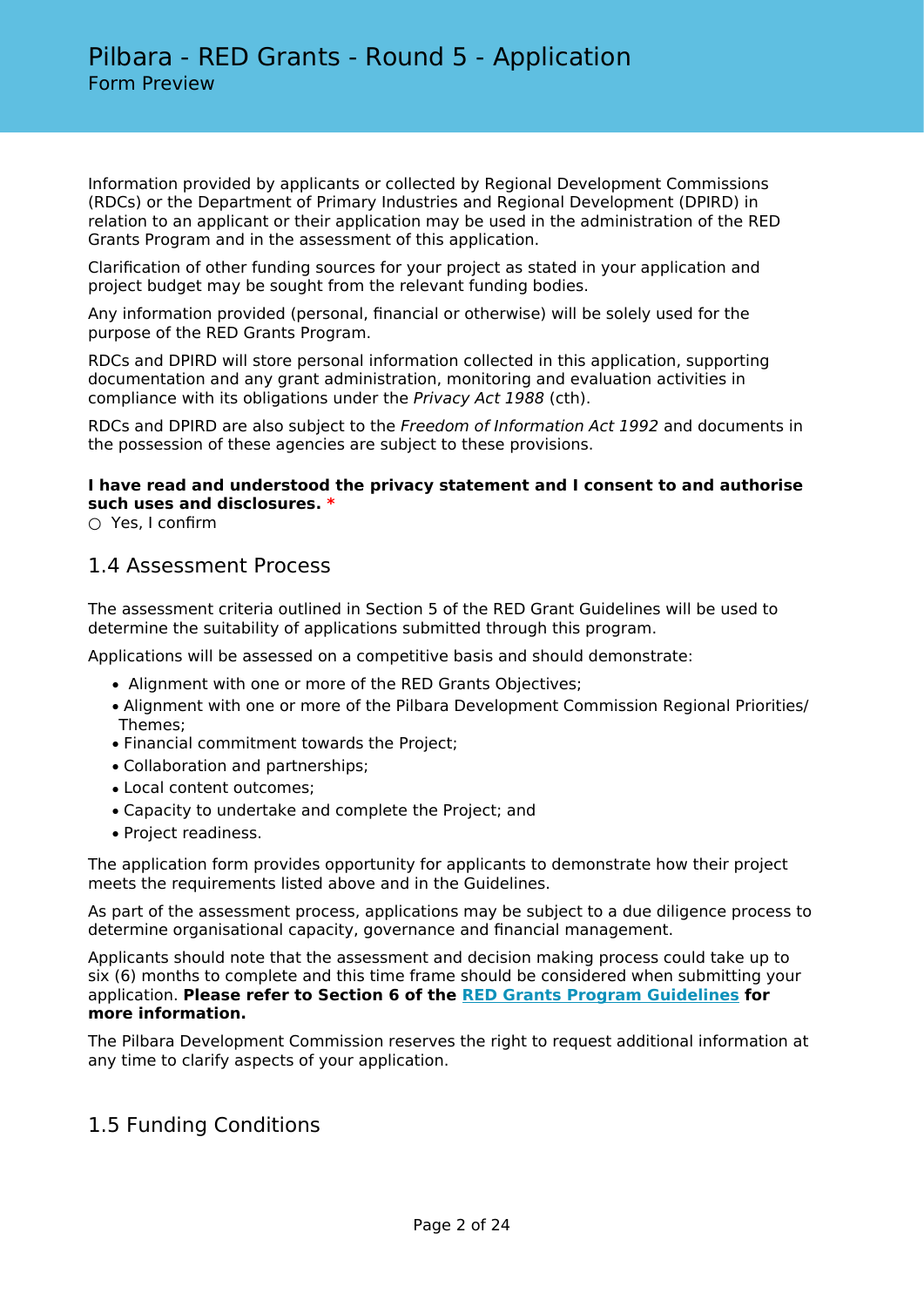Should your application be successful, you will be required to enter into a Grant Agreement outlining the conditions of the grant.

All projects must be approved and a Grant Agreement executed prior to project commencement. **No retrospective payments will be made**.

As a condition of funding, all grant recipients are required to provide a detailed Final Report (Acquittal) within 12 weeks of project completion. For projects receiving funding of more than \$50,000 the final report is to be audited by an independent auditor.

Only GST registered recipients will have GST added to the grant payment.

# 2 Contact Details

\* indicates a required field

2.1 Organisation Details

## **Name of Organisation (Legal Entity) \***

Organisation Name

#### **Applicant organisation ABN \***

The ABN provided will be used to look up the following information. Click Lookup above to check that you have entered the ABN correctly.

| Information from the Australian Business Register |                  |  |  |
|---------------------------------------------------|------------------|--|--|
| <b>ABN</b>                                        |                  |  |  |
| Entity name                                       |                  |  |  |
| <b>ABN</b> status                                 |                  |  |  |
| Entity type                                       |                  |  |  |
| Goods & Services Tax (GST)                        |                  |  |  |
| <b>DGR Endorsed</b>                               |                  |  |  |
| ATO Charity Type                                  | More information |  |  |
| <b>ACNC Registration</b>                          |                  |  |  |
| <b>Tax Concessions</b>                            |                  |  |  |
| Main business location                            |                  |  |  |

Must be an ABN.

# **Applicant organisation ACN (if applicable)**

Must be a number.

#### **Trading name**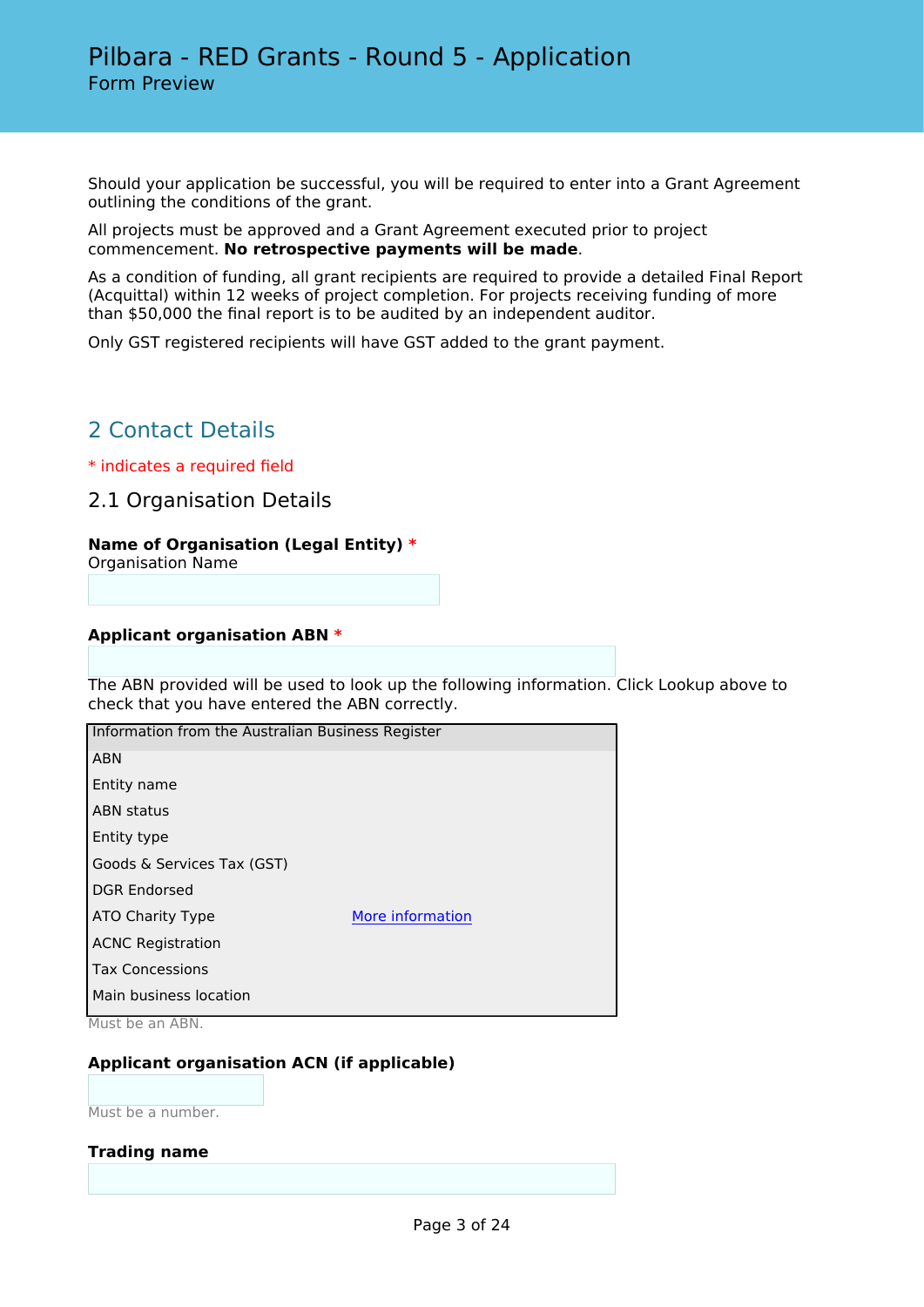Trading name ie name that will be referred to for the delivery of the project (if different to Legal Entity Name above).

# **Primary Street Address \***

Address

# **Postal Address**

Address

**Authorising Officer \*** First Name Last Name

The person who has the legal authority to sign the Grant Agreement if this application is successful.

## **Authorising Officer's Position \***

Eg: CEO, Managing Director, Chairperson, etc

#### **Authorising Officer's Phone Number**

Must be an Australian phone number.

#### **Authorising Officer's Mobile Number**

Must be an Australian phone number.

#### **Authorising Officer's Email Address**

Must be an email address.

#### **Organisation Website**

Must be a URL.

**Provide a brief description of the nature of your business and include any information that describes the activities that are currently undertaken. \***

**For a business/company/partnership, please provide names of all partners/ directors/senior management of the business.**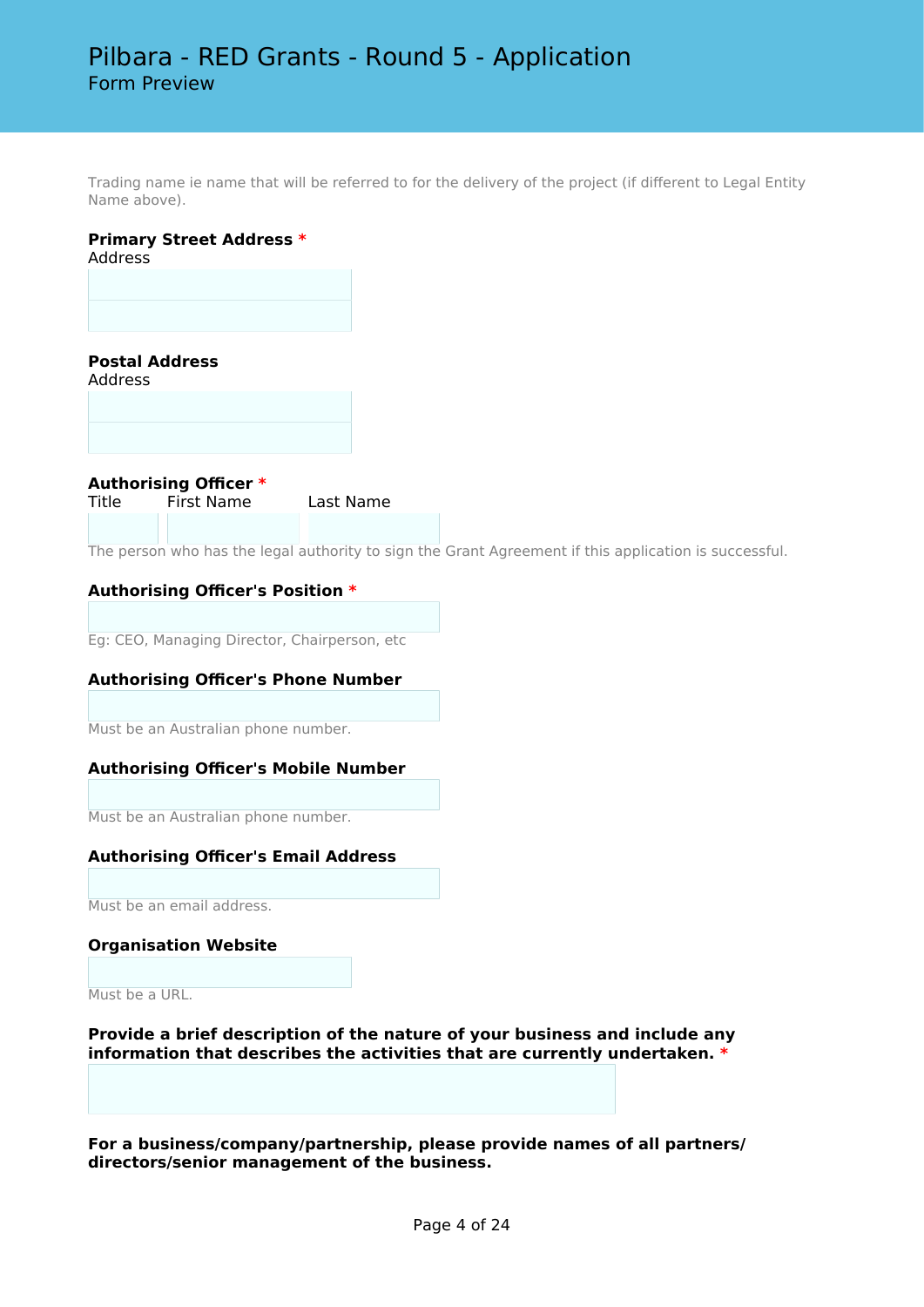**Is your entity a Trust? \***  $\bigcirc$  Yes  $\bigcirc$  No Trustees can only receive and administer grant funding if empowered to do so by the Trust Deed.

#### **Trustees MUST be empowered by the Trust Deed to enter into a grant agreement with the State AND submit a copy of their executed Trust Deed to be eligible.**

**Upload Trust Deed \*** Attach a file:

Trustees MUST submit a copy of their executed Trust Deed.

**Does your Trust Deed allow you to enter into a grant agreement with the State? \***  $\bigcirc$  Yes  $\bigcirc$  No

# 2.2 Project Contact Details

**Contact Person's Name \***

Title First Name Last Name

**Contact Person's Position**

# **Contact Person's Phone Number**

(08) Must be an Australian phone number. Include area code Eg (08)

# **Contact Person's Mobile Number**

 $+61$ 

Must be an Australian phone number.

# **Contact Person's Email Address \***

Must be an email address.

#### **Is your organisation being Auspiced? \***

○ Yes ○ No

If your organisation is unincorporated your application must be auspiced by another organisation that is registered as a legal entity.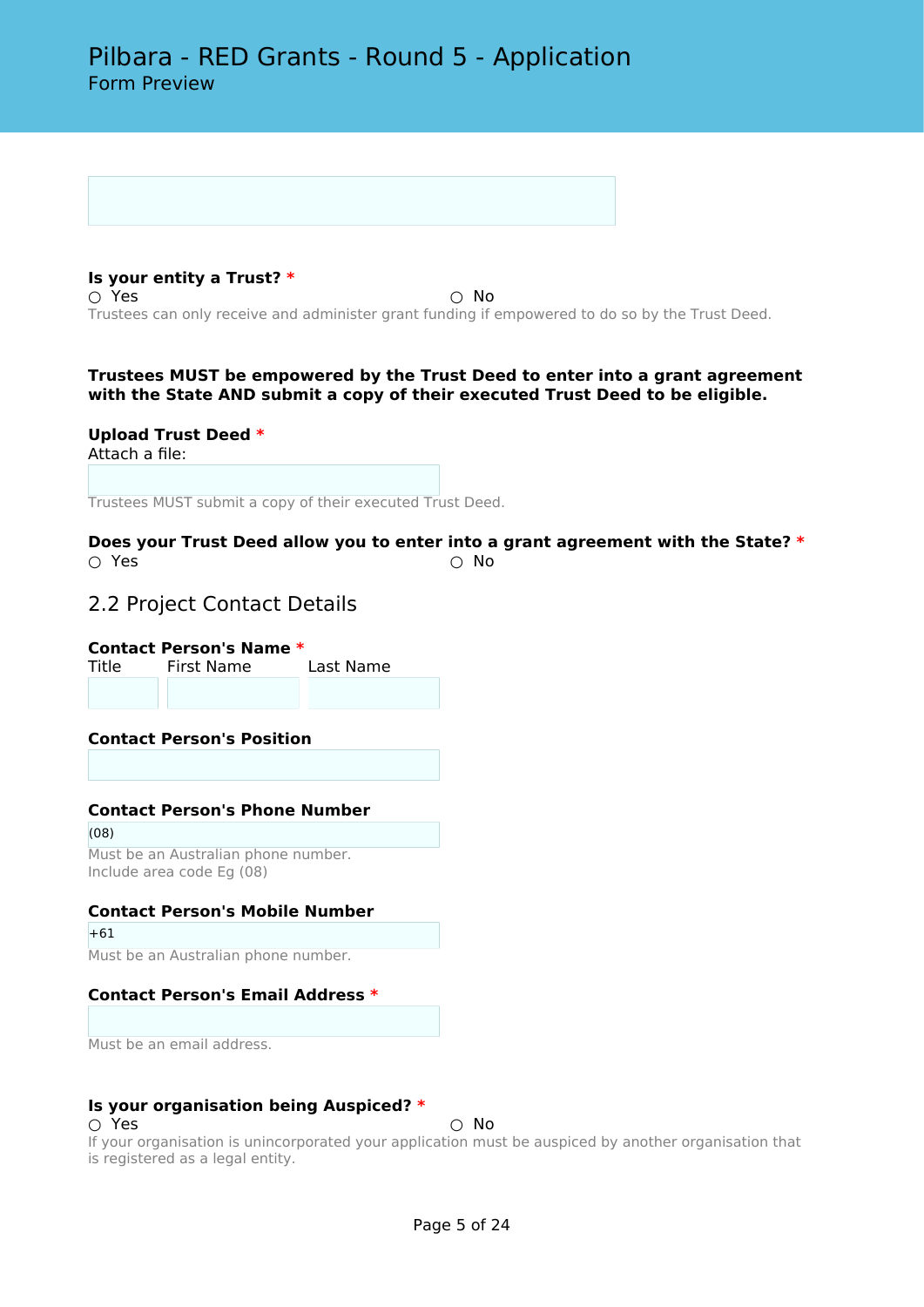# 2.3 Complete only if your organisation is being Auspiced

Please ensure approval is obtained from the nominated auspice organisation prior to completing this section.

# **Name of Auspicing Organisation \***

Organisation Name

Organisation name

## **Auspice Organisation's Postal Address \*** Address

Address Line 1, Suburb/Town, State/Province, and Postcode are required.

#### **Auspice Organisation's Website**

Must be a URL.

# **Auspicing Organisation's Contact Person \***

Title First Name Last Name

#### **Auspicing Organisation's Contact Person's Position \***

# **Auspicing Organisation's Contact Person's Phone Number**

Must be an Australian phone number. Include area code. Eg (08)

#### **Auspicing Organisation's Contact Person's Email Address**

Must be an email address.

# **Authority from Auspicing Organisation \***

Attach a file:

Please attach letter from the auspicing organisation confirming agreement to auspice. This must be signed by an authorised person (eg. CEO, Chairperson).

#### **Auspice Organisation's ABN \***

The ABN provided will be used to look up the following information. Click Lookup above to check that you have entered the ABN correctly.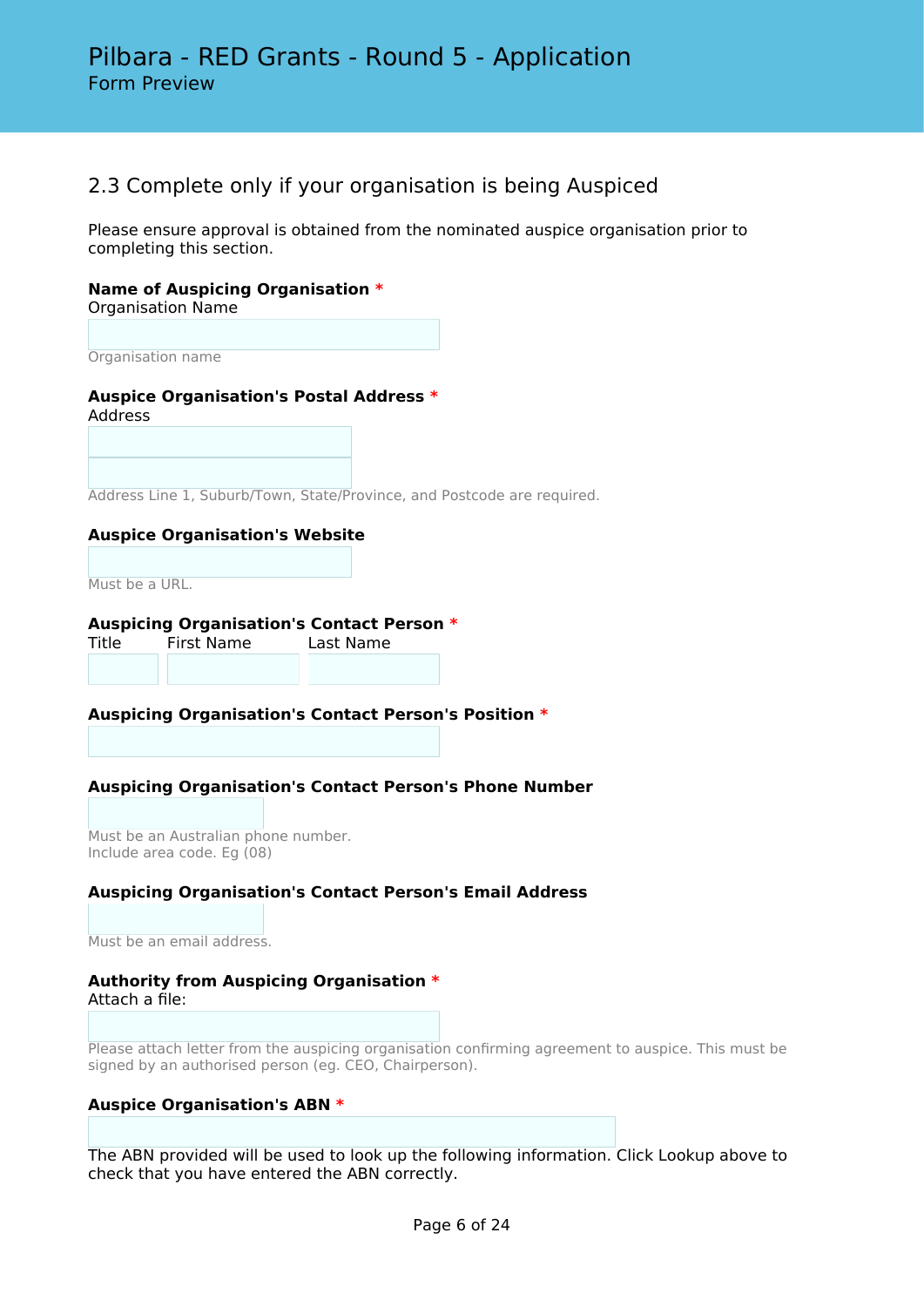| Information from the Australian Business Register |                  |  |  |  |
|---------------------------------------------------|------------------|--|--|--|
| <b>ABN</b>                                        |                  |  |  |  |
| Entity name                                       |                  |  |  |  |
| <b>ABN status</b>                                 |                  |  |  |  |
| Entity type                                       |                  |  |  |  |
| Goods & Services Tax (GST)                        |                  |  |  |  |
| <b>DGR Endorsed</b>                               |                  |  |  |  |
| ATO Charity Type                                  | More information |  |  |  |
| <b>ACNC Registration</b>                          |                  |  |  |  |
| <b>Tax Concessions</b>                            |                  |  |  |  |
| Main business location                            |                  |  |  |  |

Must be an ABN.

# **Auspice Organisation's ACN (if applicable)**

Must be a number.

# 3 Project Information

#### \* indicates a required field

# 3.1 Project Details

# **Project Title \***

Must be no more than 15 words. Note: the title of the project provided in your application may be used for public announcements/ media statements if successful.

#### **Project Description (Overview) \***

Word count:

Must be no more than 150 words. Provide a short description of your project explaining what you plan to do. More detail may be attached below.

#### **Upload more detailed project information (optional)** Attach a file:

Upload a detailed description of the project. For example, Business Plan, Project Plan, Business Case, etc

#### **Estimated Project Start Date \***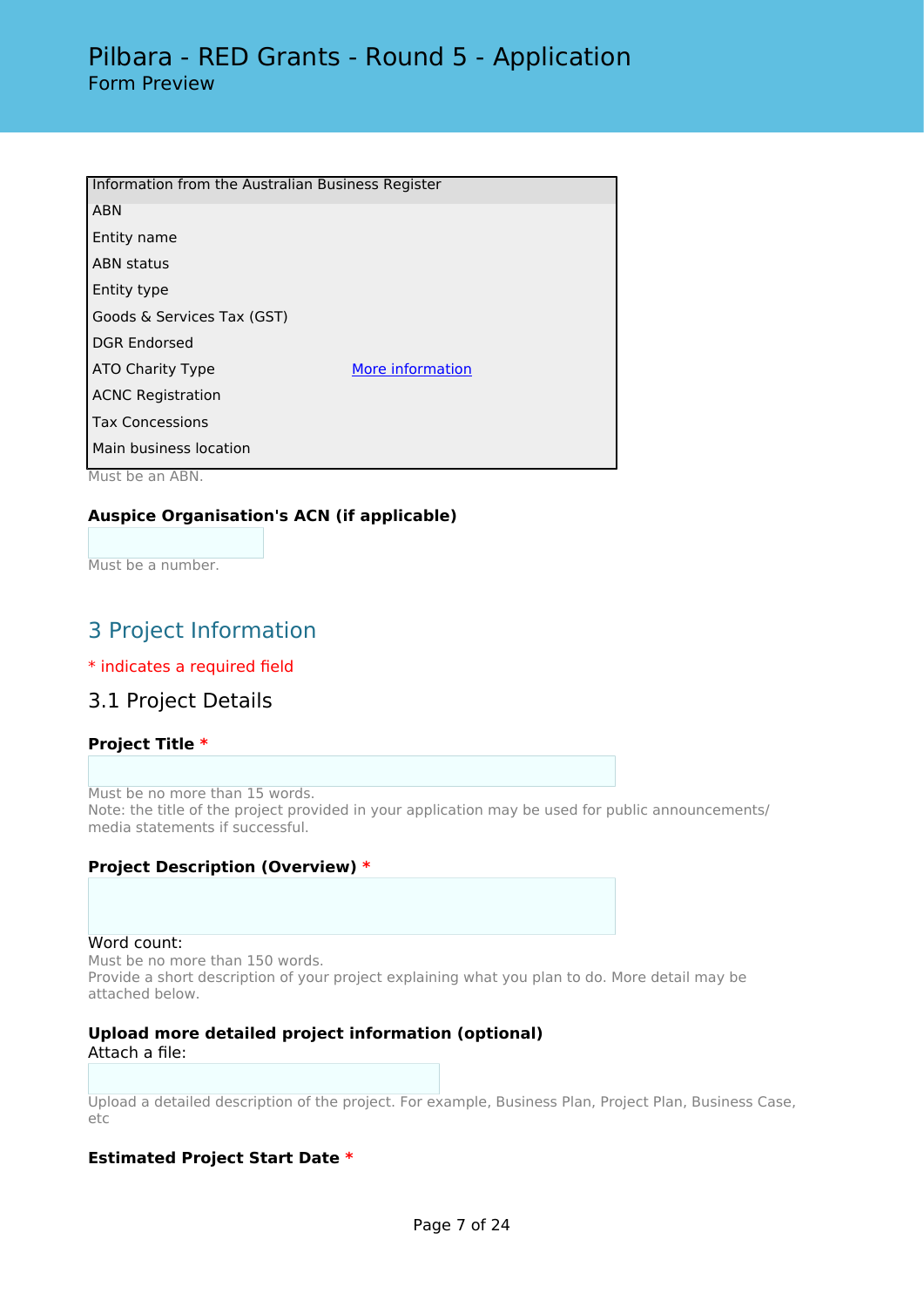Must be a date.

# **Estimated Project Completion Date \***

Must be a date.

# **Total Project Budget Cost (Cash)**

This field is AUTO CALCULATED from Section 6.1 Project Budget and Leveraged Funding section.

# **Funding requested from RED Grant (Exc GST)**

This field is AUTO CALCULATED from Section 6.1 Project Budget and Leveraged Funding section.

## **Applicant's co-contribution (Cash)**

This field is AUTO CALCULATED from Section 6.1 Project Budget and Leveraged Funding section.

#### **Funding from Other Sources**

This field is AUTO CALCULATED from Section 6.1 Project Budget and Leveraged Funding section.

The following field is auto-calculated and is to be used as a guidance on cash co-contribution (if applicable). Please check the RED Grants Guidelines to review your contribution requirements.

**Please note that other RED Grant and State funding will NOT contribute to your contribution requirement.**

#### **Percentage (%) Cash Contribution**

This field is AUTO CALCULATED from Section 6.1 Project Budget and Leveraged Funding section.

# **Which Local Government Area(s) will your project be delivered in?**<br>□ Ashburton, Shire of □ △ Karratha, City of

- □ Ashburton, Shire of<br>□ East Pilbara, Shire of
- 

□ Port Hedland, Town of

#### **Which industry category does the Applicant organisation operate in?**

What is the industry activity of the Recipient?

# 4 Alignment with RED Grants Objectives (Economic Growth and Development Outcomes)

\* indicates a required field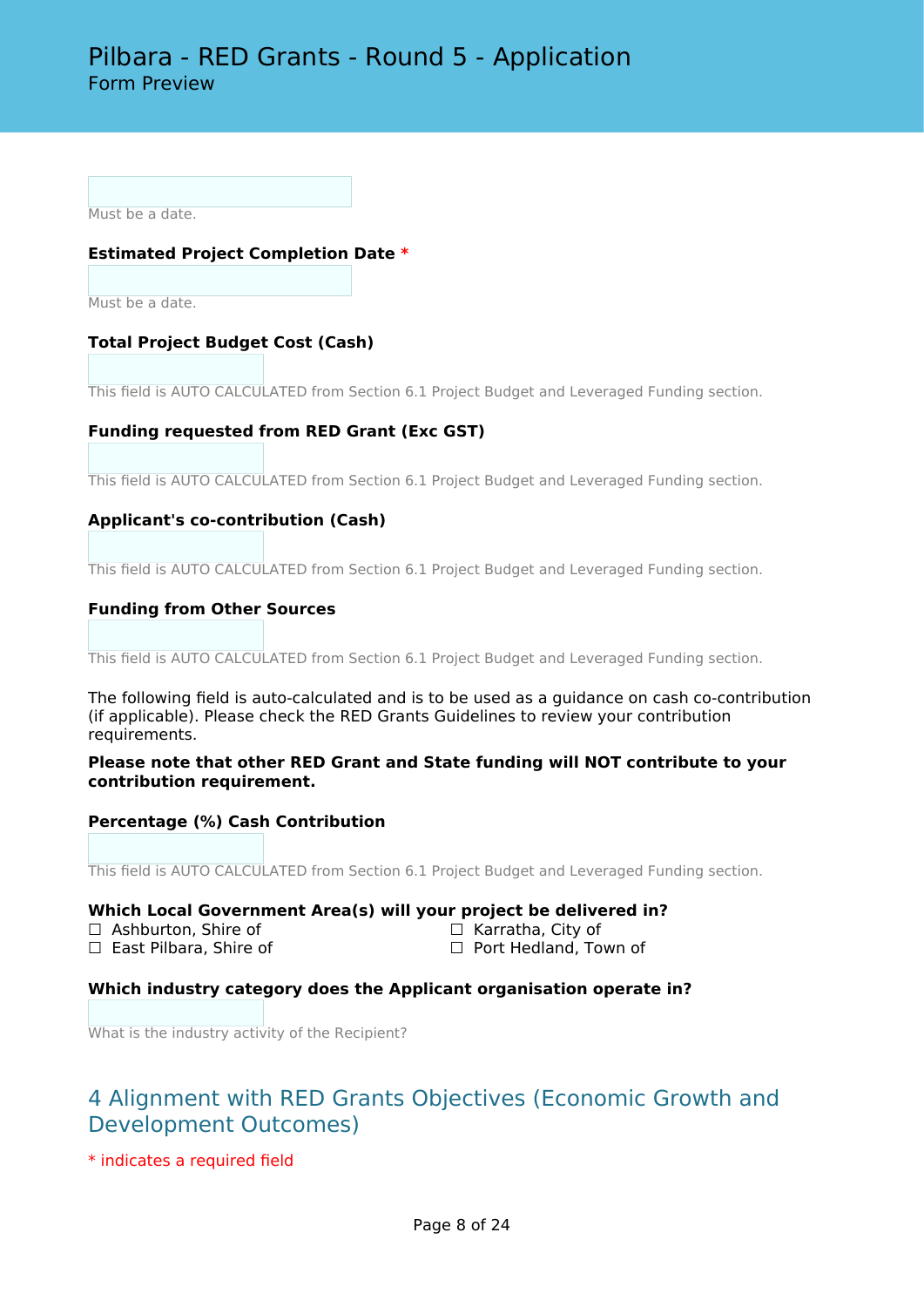# Project outcomes

#### **Your project must meet one or more of the RED Grants objectives outlined in the Guidelines.**

Describe what is expected to be achieved and the benefits and/or outcomes of the project against the Objectives most relevant to your project.

*Outcomes refer to the intended economic impact that is expected as a result of delivering the Project with the Grant funding – the expected outcomes provided should be realistic as you will be expected to report against these under a Grant Agreement and acquittal of the project if successful.*

## **Please indicate which RED Objectives are most applicable to your project: \***

- □ 1. Sustainable jobs
- $\Box$  2. Expanding or diversifying industry
- $\Box$  3. Developing skills or capabilities
- $\Box$  4. Attracting new investment in the region
- $\Box$  5. Increasing productivity

Applicants are encouraged to select the objectives most applicable to the project. Please provide detailed descriptions in the corresponding fields below.

# 4.1. Sustainable jobs

# **How will the project sustain jobs (direct and indirect) as a result of the grant?**

Note: 'Direct employment' is the term used for the workers employed by the project. 'Indirect employment' refers to job creation and business growth in the local economy as a result of increased demand created by the project.

# Please complete the below fields to indicate the Direct Employment outcomes expected as a result of the project.

- **Timeframe** Example: 12 months, ongoing
- **Target** Example: 3
- **Measure** Example: people employed, contractors engaged, etc.

| <b>Expected Outcome Timeframe</b> |                  | Target         | Measure                 |
|-----------------------------------|------------------|----------------|-------------------------|
| 1 Full Time (direct - during      |                  |                |                         |
| project)                          | Number of months | Number of jobs | How will this measured? |
| This question is read             |                  |                |                         |
| only.                             |                  |                |                         |
|                                   | Number of months | Number of jobs | How will this measured? |
| 2 Full Time (direct - after       |                  |                |                         |
| the project)                      |                  |                |                         |
|                                   |                  |                |                         |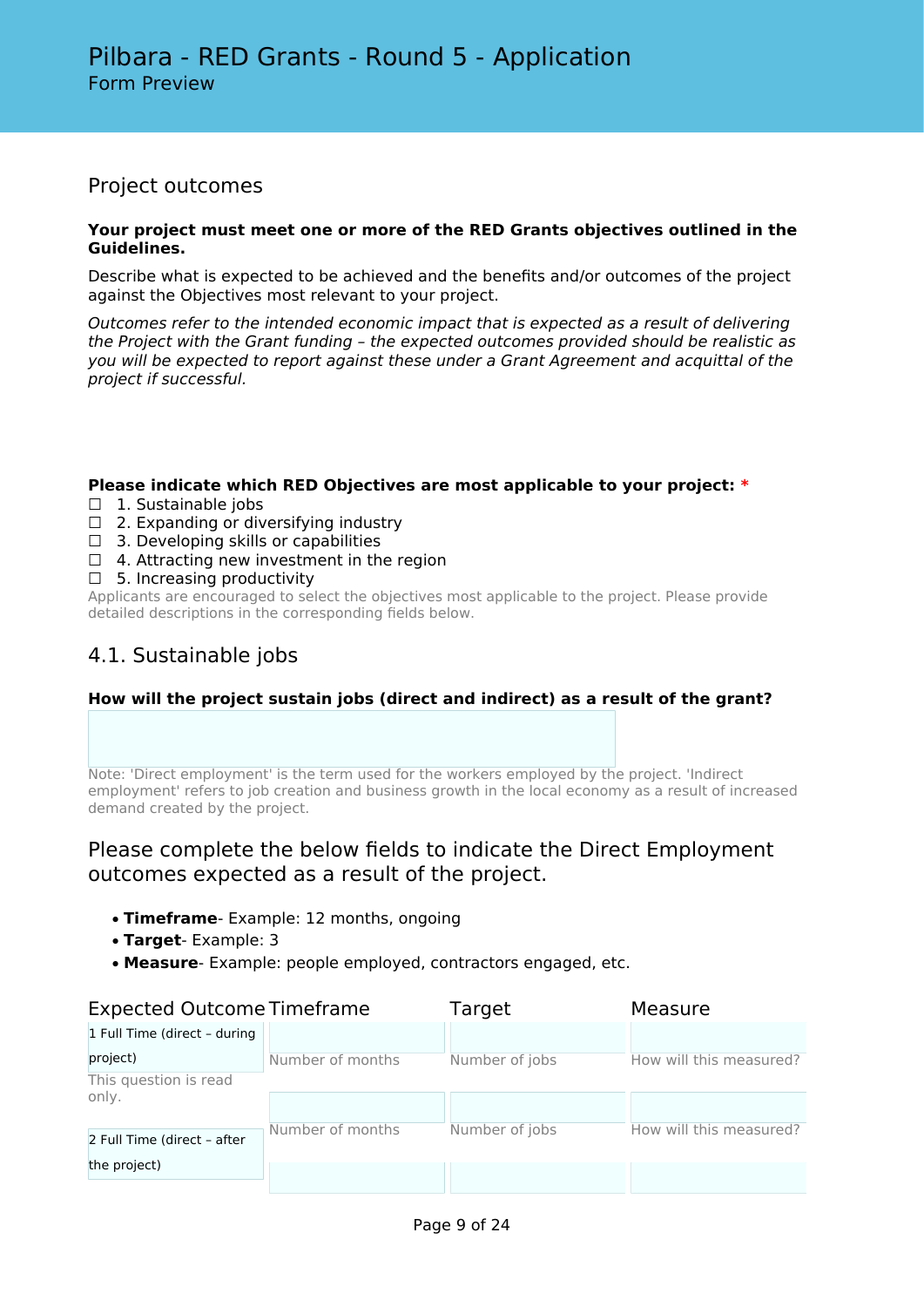# Pilbara - RED Grants - Round 5 - Application

Form Preview

| This question is read<br>only. | Number of months | Number of jobs | How will this measured? |
|--------------------------------|------------------|----------------|-------------------------|
|                                |                  |                |                         |
| 3 Part Time (direct - during   |                  |                |                         |
| the project                    | Number of months | Number of jobs | How will this measured? |
| This question is read<br>only. |                  |                |                         |
|                                | Number of months | Number of jobs | How will this measured? |
| 4 Part Time (direct - after    |                  |                |                         |
| the project)                   |                  |                |                         |
| This question is read<br>only. | Number of months | Number of jobs | How will this measured? |
|                                |                  |                |                         |
| 5 Casual (direct - during      | Number of months | Number of jobs | How will this measured? |
| the Project)                   |                  |                |                         |
| This question is read<br>only. |                  |                |                         |
|                                | Number of months | Number of jobs | How will this measured? |
| 6 Casual (direct - after the   |                  |                |                         |
| project)                       |                  |                |                         |
| This question is read<br>only. |                  |                |                         |
| 7 Trainee (direct - during     |                  |                |                         |
| the project)                   |                  |                |                         |
| This question is read<br>only. |                  |                |                         |
|                                |                  |                |                         |

8 Trainee (direct – after the

project) This question is read only.

# 4.2. Expanding or diversifying industry

# **Which industry will benefit from the project and how will it increase the current value of that industry to the regional economy?**

- **Expected outcome** Example: new processing facility introduced
- **Timeframe** Example: upon project completion, within first 12 months
- **Measure** Example: new equipment commissioned, new market/s secured
- **Target** Example: 2 new clients taking 500 tonnes of product pa, 1000 tonnes product sourced from the region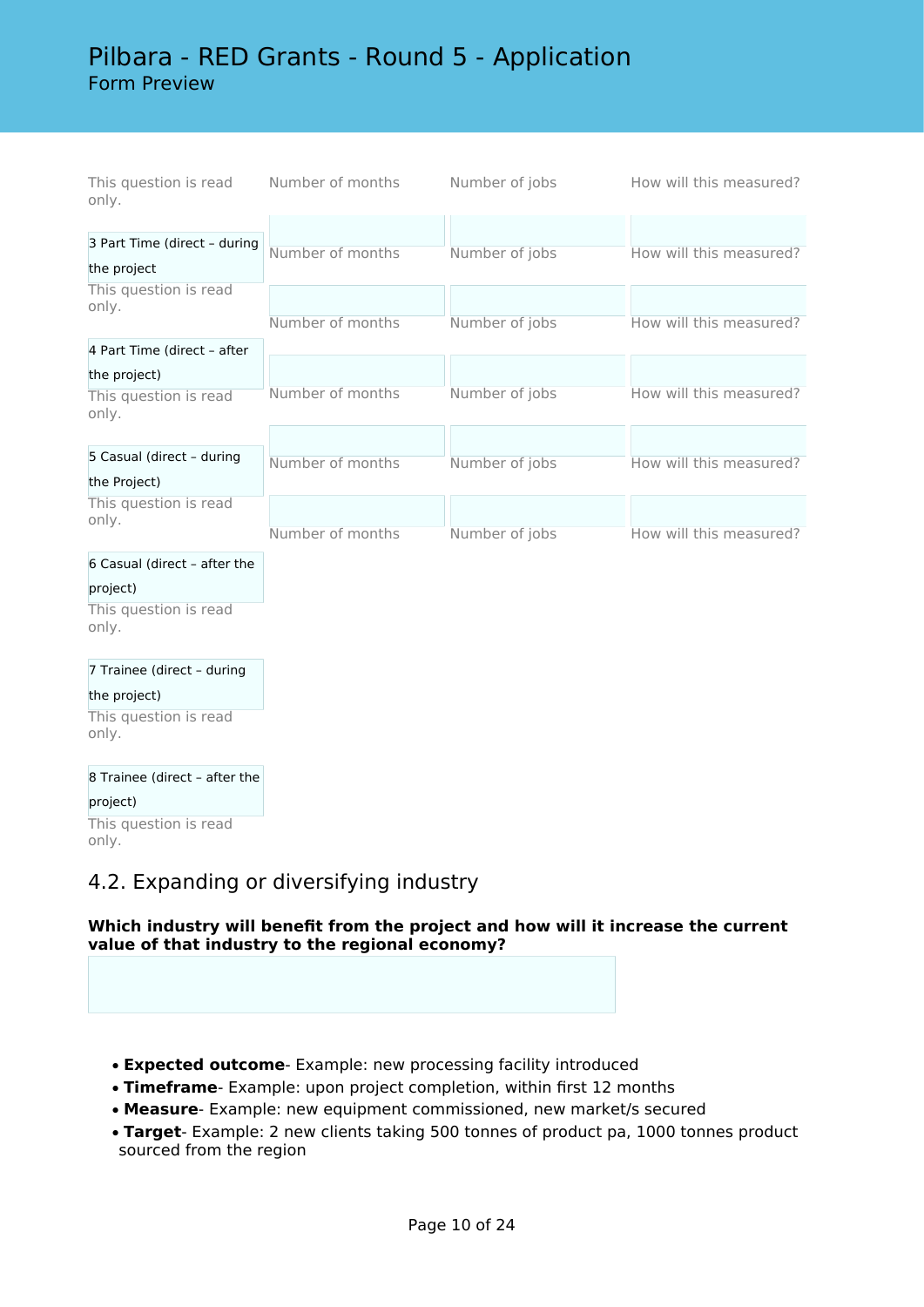Expected Outcome Timeframe Measure Target

# 4.3. Developing skills or capabilities

**What core skills or capabilities will be developed, and how will this address regional gaps and be applied to generate jobs and growth?**

- **Expected outcome** Example: skills training and job matching provided to 100 participants
- **Timeframe** Example: for the duration of the project
- **Measure** Example: Number of program participants, number of jobs secured
- **Target** Example: 80% of participants secure jobs within first 12 months

| <b>Expected outcome Timeframe</b> | Measure | Target |
|-----------------------------------|---------|--------|
|                                   |         |        |
|                                   |         |        |
|                                   |         |        |
|                                   |         |        |
|                                   |         |        |
|                                   |         |        |
|                                   |         |        |

4.4 Attracting new investment in the region

**How will the project unlock future investment in the organisation, industry or region? What is the source of this investment and likelihood it will be secured?**

• **Expected outcome**- Example: unlock new markets worth \$5 million pa, create new supply chains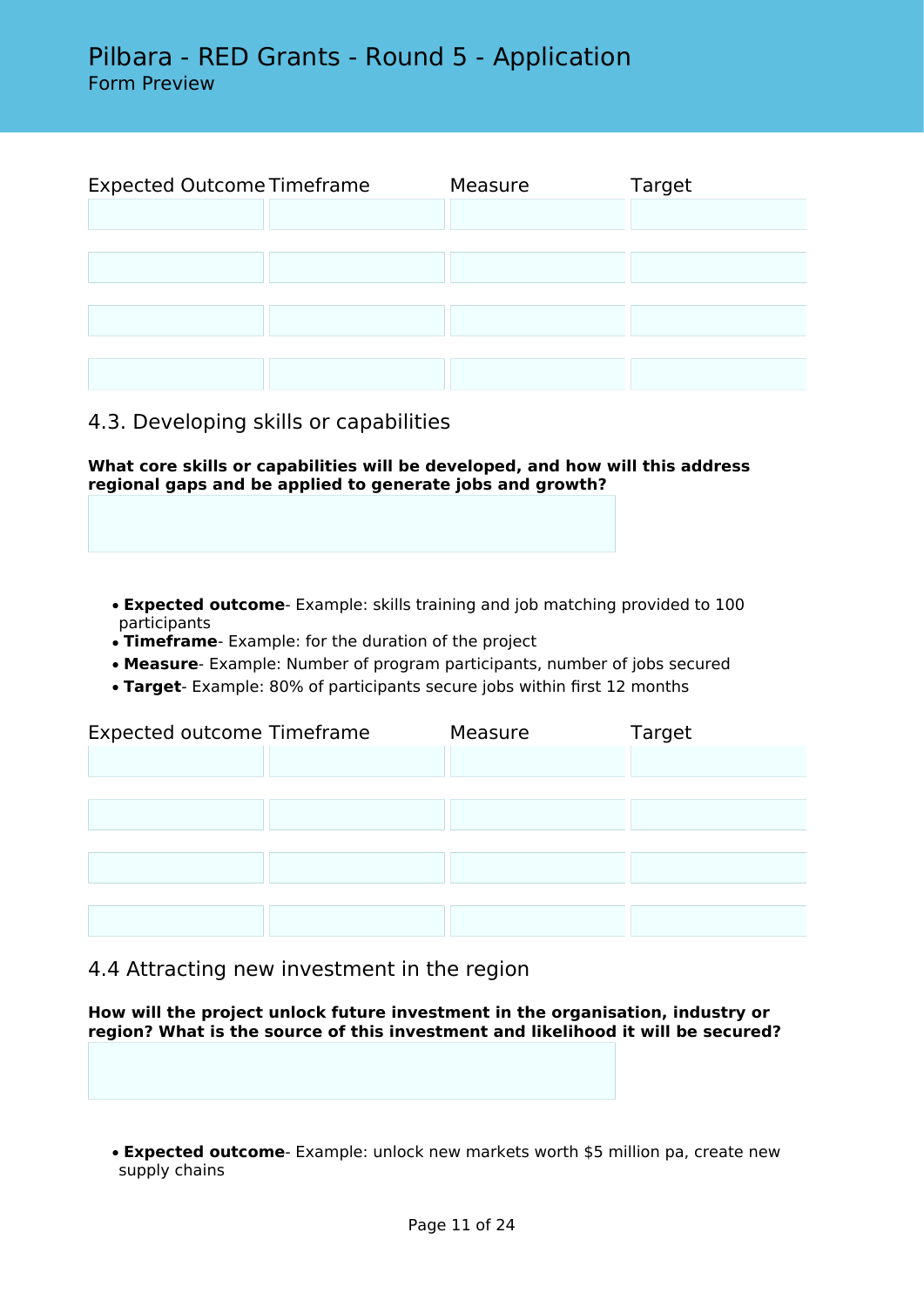- **Timeframe** Example: within 12 months of project completion
- **Measure** Example: \$value of new supply contracts
- **Target** Example: \$5 million increase in industry value from x to y

| <b>Expected Outcome Timeframe</b> |  | Measure | Target |
|-----------------------------------|--|---------|--------|
|                                   |  |         |        |
|                                   |  |         |        |
|                                   |  |         |        |
|                                   |  |         |        |
|                                   |  |         |        |
|                                   |  |         |        |
|                                   |  |         |        |

# 4.5 Increasing Productivity

**What will the impact be on the productivity or performance of the applicant's business or organisation from the Grant?**

- **Expected outcome** Example: 5% increase in production
- **Timeframe** Example: upon commissioning of new equipment
- **Measure** Example: output, sales figures
- **Target** Example: 5% increase from x to y

| <b>Expected Outcome Timeframe</b> | Measure | Target |
|-----------------------------------|---------|--------|
|                                   |         |        |
|                                   |         |        |
|                                   |         |        |
|                                   |         |        |
|                                   |         |        |
|                                   |         |        |
|                                   |         |        |

# 5 Alignment with Regional Priorities

5.1 Pilbara Regional Priorities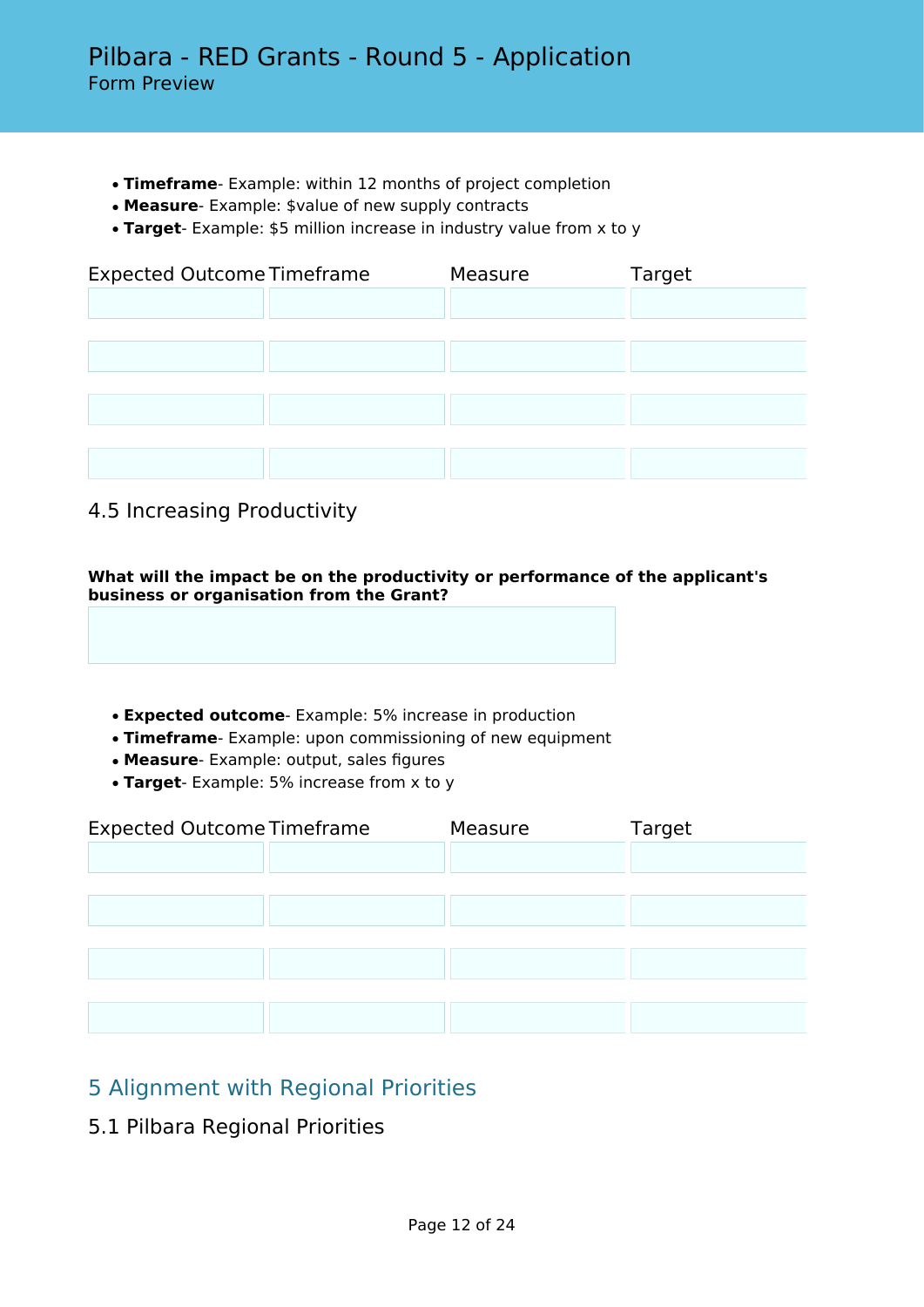The Pilbara Development Commission Board has endorsed the following regional priorities/ themes as part of its strategic plan. Projects that demonstrate alignment with the region's priorities will attract a higher weighting in the assessment process.

Please indicate which of the following Pilbara regional priorities/themes are MOST applicable to your project.

Applicants are encouraged to refer to the [Pilbara Development Commission Strategic Plan](https://www.pdc.wa.gov.au/download_file/view/901/266) [2019-21](https://www.pdc.wa.gov.au/download_file/view/901/266) to assist your answer.

□ Aboriginal economic participation and prosperity □ Prosperous and diverse economy

#### **Describe how your Project aligns with the regional priority 'Aboriginal economic participation and prosperity' .**

Word count: Must be no more than 250 characters.

## **Describe how your Project aligns with the regional priority 'Prosperous and diverse economy'.**

Word count: Must be no more than 250 characters.

# 5.2 Regional Demand

## **How does the project meet industry demand or identified need in the Pilbara region?**

Word count: Must be no more than 250 words. How does the project benefit the broader community/industry?

# 6 Project Budget, Cash Co-Contribution and Leveraged Funding

\* indicates a required field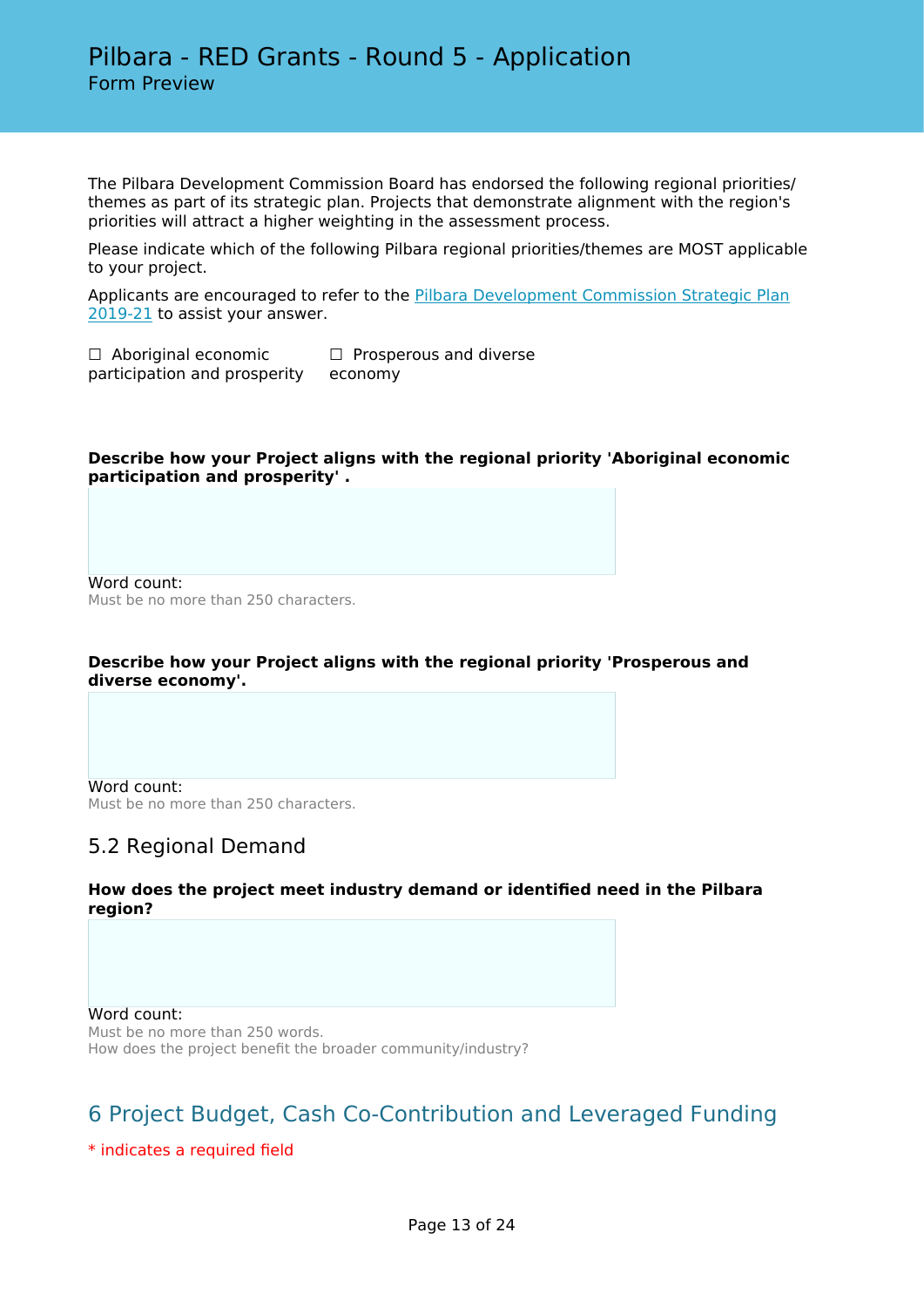# Financial Audit

For projects requesting more than \$50,000 RED funding, audit costs must be included in the budget table.

The Financial Audit must be independent of the Grantee and undertaken by a member of the Institute of Chartered Accountants in Australia, the Australian Society of Certified Practicing Accountants or the National Institute of Accountants.

# 6.1 Project Cash

**Details of project items to be funded through CASH contributions. Applicants MUST refer to Section 4 of the Guidelines to confirm items or activities that are not eligible for RED funding before completing this section.**

**Please ensure you input ALL project line items and sources of funding in this table, including other RED grant and/or State funding.**

Please attach quotes for all budget line items to justify funding requests. If funding has been secured from other sources please attach written evidence.

Note: Please enter whole dollars only.

| <b>Project</b><br><b>Items</b>                      | <b>RED</b><br>Grant<br><b>Funds</b><br>(ex GST)<br>А | <b>ApplicantOther Name</b><br>Contributformding of other Type<br><b>Cash (ex Source/s funding</b><br>requeste GST) B (ex GST) source/s |                                        | Entity                                                                                                | <b>Other</b><br>status | <b>Date</b><br>funding decision Attached<br>expected<br>on<br>requested<br>funds | Quote |
|-----------------------------------------------------|------------------------------------------------------|----------------------------------------------------------------------------------------------------------------------------------------|----------------------------------------|-------------------------------------------------------------------------------------------------------|------------------------|----------------------------------------------------------------------------------|-------|
| Include<br>Audit<br>Costs (if<br>applicable) amount | Must be<br>a whole<br>dollar                         | Must be<br>a whole<br>dollar<br>amount<br>(no cents). (no cents). (no cents).                                                          | Must be<br>a whole<br>dollar<br>amount | Which best<br>describes<br>the<br>predominant<br><b>business</b><br>activity<br>of the<br>contributor |                        | Must be a<br>date.                                                               |       |
|                                                     |                                                      |                                                                                                                                        |                                        |                                                                                                       |                        |                                                                                  |       |
|                                                     |                                                      |                                                                                                                                        |                                        |                                                                                                       |                        |                                                                                  |       |

# 6.2 Total Project Budget

This section is **AUTO CALCULATED** from the above table and amounts will be transposed to Section 3.1.

| <b>Total of RED Grant Funds</b><br>requested (ex GST) A | <b>Total of Own Organisation (ex</b><br>GST) B | Total of Other Source/s (ex GST) CTOTAL (A+B+C) |                                      |  |
|---------------------------------------------------------|------------------------------------------------|-------------------------------------------------|--------------------------------------|--|
|                                                         |                                                |                                                 |                                      |  |
| This number/amount is<br>calculated.                    | This number/amount is<br>calculated.           | This number/amount is<br>calculated.            | This number/amount is<br>calculated. |  |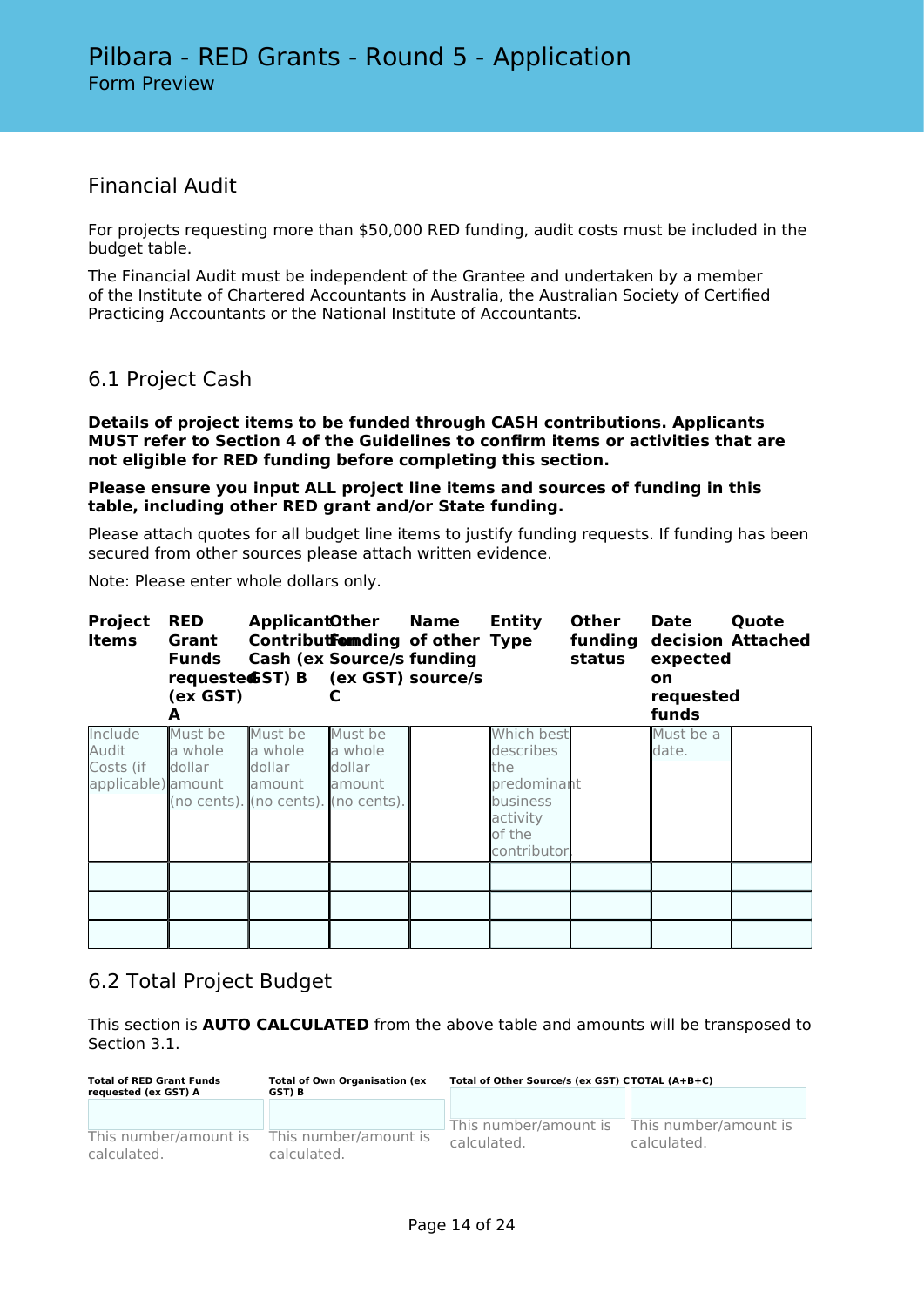**Percentage (%) Co-Contribution**

This number/amount is calculated. Other State funding is not included in the cash contribution percentage.

# Attach quotes and written evidence of secured funding from other sources.

Attach a file:

# 6.3 Cash Flow

Cash flow requirements for project items should the project cover multiple financial years. Cash flow **MUST** match Total Project Cost in the table above.

| <b>Project Items</b> | <b>First Payment</b> | Second Payment TOTAL (\$)<br>2022/23 (ex GST) (\$)2023/24 (ex GST) (\$) |                   |
|----------------------|----------------------|-------------------------------------------------------------------------|-------------------|
|                      | Must be a number.    | Must be a number.                                                       | Must be a number. |
|                      |                      |                                                                         |                   |
|                      |                      |                                                                         |                   |
| <b>TOTAL</b>         |                      |                                                                         |                   |

# 6.4 In-kind Contribution (non-cash)

# **Please detail any in-kind contributions**

Use the table below to itemise project items funded through in-kind contributions.

| <b>Project item/s</b> | Name of in-kind source | <b>Estimated value</b>   |
|-----------------------|------------------------|--------------------------|
|                       |                        | Must be a dollar amount. |
|                       |                        |                          |
|                       |                        |                          |
|                       |                        |                          |

# 6.5 Other RED Funding

#### **Are you applying for RED Grant funding from more than one Regional Development Commission for this project? \***  $\bigcirc$  Yes  $\bigcirc$  No

If yes, please advise which Commission/s and the amount being requested in each region. Please also outline if the purpose of the funding is different across multiple regions.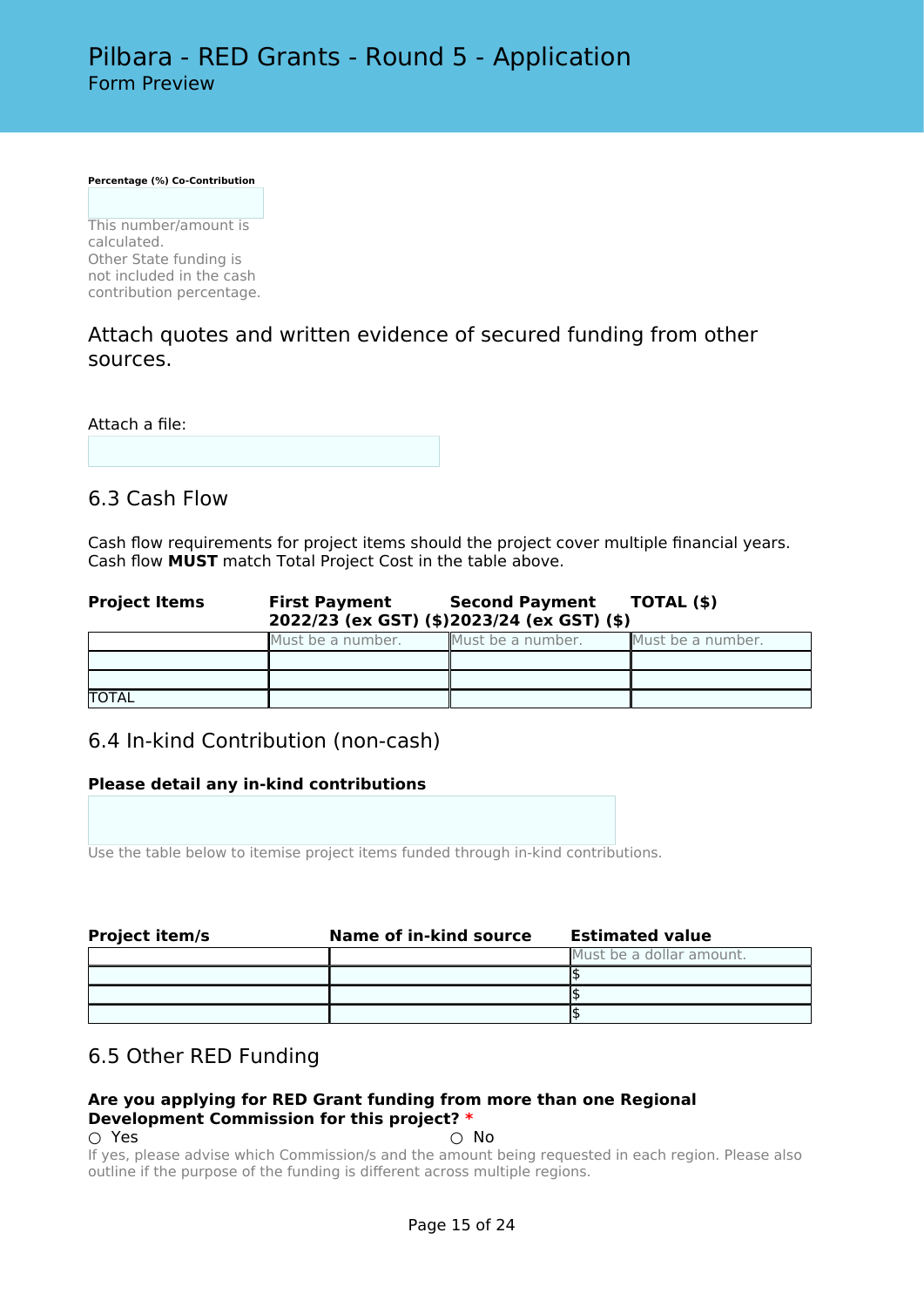| Date of<br><b>Application</b> | <b>Purpose of</b><br>funding | Amount                      | <b>RDC Region</b> | <b>RDC Contact</b><br><b>Person</b> |
|-------------------------------|------------------------------|-----------------------------|-------------------|-------------------------------------|
| Must be a date.               |                              | Must be a dollar<br>amount. |                   |                                     |
|                               |                              |                             |                   |                                     |
|                               |                              |                             |                   |                                     |
|                               |                              |                             |                   |                                     |

# 6.6 Other State Funding Programs

# **Has your organisation applied for, or been approved for funding for this project from any other State Government program? \***

 $\bigcirc$  Yes  $\bigcirc$  No If yes, please provide details including the amount requested and the funding status.

| Date of<br><b>Application</b> | <b>Approved /</b><br><b>Pending</b> | <b>Purpose of</b><br><b>Funding</b> | <b>Amount</b>                | Name of<br>Program | <b>Contact</b><br><b>Person</b> |
|-------------------------------|-------------------------------------|-------------------------------------|------------------------------|--------------------|---------------------------------|
| Must be a date.               |                                     |                                     | Must be a dollar<br>lamount. |                    |                                 |
|                               |                                     |                                     |                              |                    |                                 |
|                               |                                     |                                     |                              |                    |                                 |
|                               |                                     |                                     |                              |                    |                                 |

# **Outline the reason why State Government funding is sought for the project?**

Has a loan or equity funding been investigated for the project? Why is Government funding required?

#### **How will the applicants contribution be funded?**

Please describe whether the Project will be self funded from cash reserves, external investment either as equity or debt, bank loan or other form of debt financing.

#### **Will the Project progress if the applicant is unsuccessful in obtaining other requested funding (if applicable)? \***  $\bigcirc$  Yes  $\bigcirc$  No

## **If the Project will progress without other requested funding, please describe how the applicant will achieve this.**

How will the Project progress? Eg: Will the applicant contribute more of their own funding? Will the Project be modified or split into stages?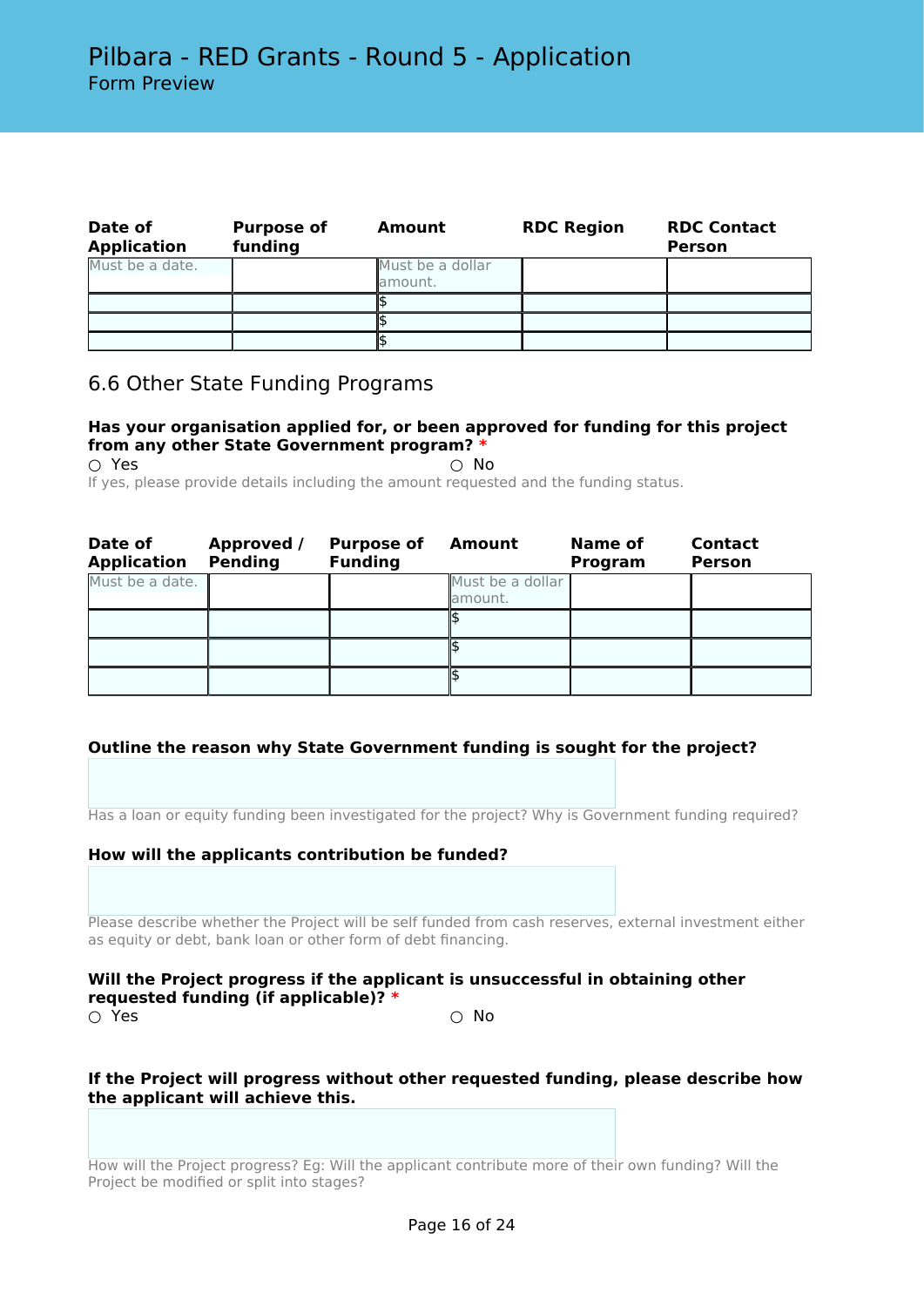# 7 Partnerships and Collaboration

# 7.1 Stakeholder Engagement

## **Provide the names and details of local stakeholders and their level of support for the project.**

Describe how you have involved local government, the local community and others in planning and decision making for your project. Letters of support may be provided to support your application.

#### **Letters of Support (Optional)** Attach a file:

**Have you considered developing partnerships or collaborations for the project? If so, please provide details.**

# 7.2 Local Content

Please detail below how your project meets the following Local Content objectives:

- Building the capability of local suppliers, and providing opportunities for regional businesses to supply items/services for the project;
- Increasing regional employment and regional business participation through subcontractors, suppliers, apprenticeships and traineeships;
- Supporting emerging or new industries in the region, and promotion and awareness of local industry and businesses; and
- Benefiting the local regional economy through any other identifiable means.

#### **Do you intend to use local contractors and/or service providers for your project?**  $\circlearrowright$  Yes  $\circlearrowright$  No.

Local content for the purposes of this RED grant application refers to the sourcing of goods and services from suppliers in the Pilbara region.

# **Local content %**

Must be a number. Please estimate the percentage of requested grant funding to be expended on local goods and services.

# **Local content details**

Please detail goods and/or services to be sourced locally and explain how the project meets the local content objectives listed above. If you do not intend to use local content please explain why.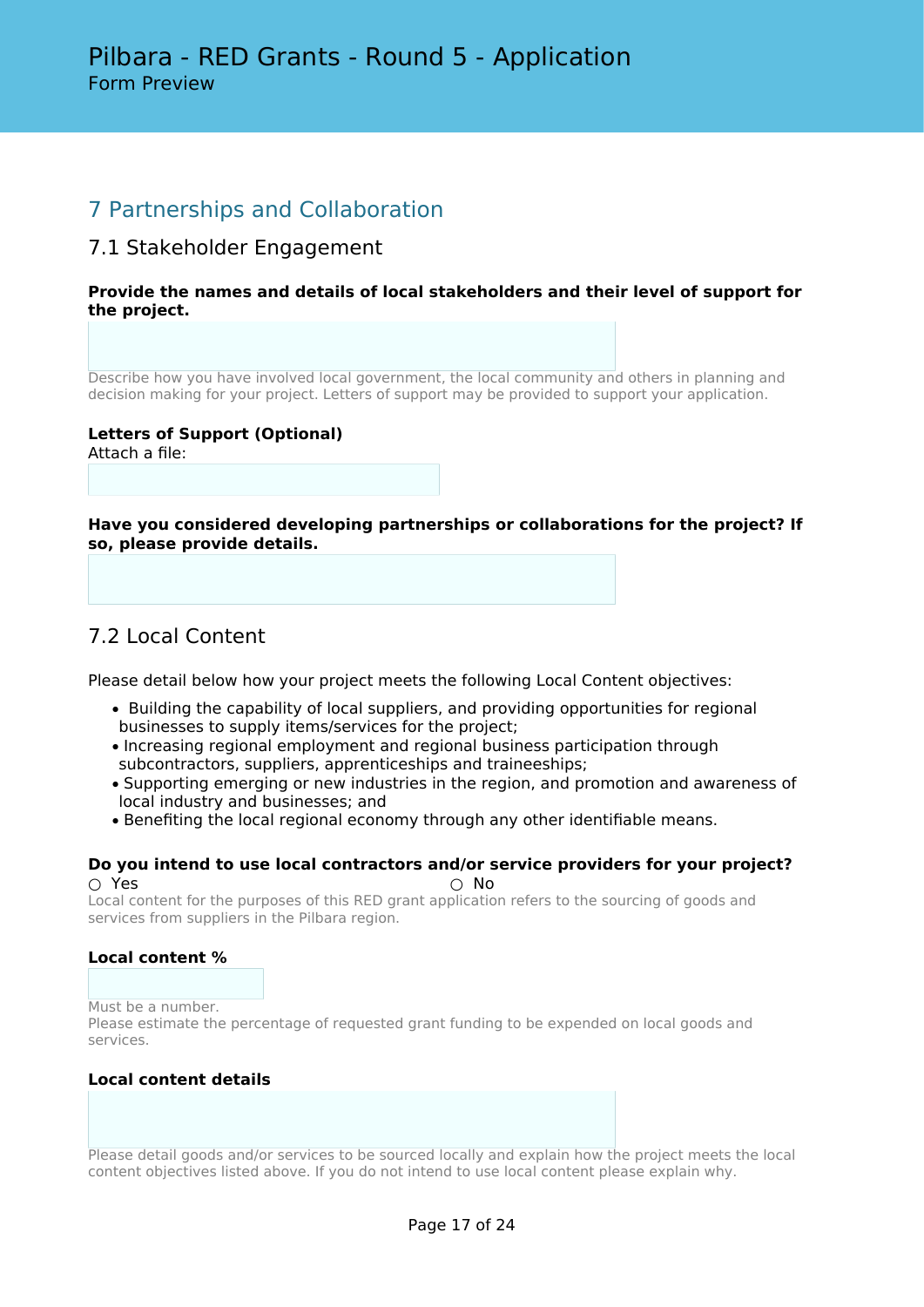# 8 Project Planning and Governance

# \* indicates a required field

## **Is the project ready to start if grant funding is approved?**

 $\bigcirc$  Yes  $\bigcirc$  No If No, please contact Pilbara Development Commission before proceeding with this application.

# 8.1 Approvals

## **Has detailed project planning been completed and necessary approvals obtained?**

**\***

○ Yes ○ No ○ Not Applicable

## **If No, please advise status.**

If applicable please upload relevant documents (eg: lease agreement, licensing,concept designs, planning approval, tenure, etc).

# **Planning Documents (Optional)**

Attach a file:

# 8.2 Timeline and Milestones

Please complete the project milestone table below. For complex projects please attach a separate project timeline (eg. Gantt Chart).

| <b>Milestone 1</b> | <b>Expected date of completion</b> |
|--------------------|------------------------------------|
|                    |                                    |
|                    | Must be a date.                    |
| <b>Milestone 2</b> | <b>Expected date of completion</b> |
|                    |                                    |
|                    | Must be a date.                    |
| <b>Milestone 3</b> | <b>Expected date of completion</b> |
|                    |                                    |
|                    | Must be a date.                    |
| <b>Milestone 4</b> | <b>Expected date of completion</b> |
|                    |                                    |
|                    |                                    |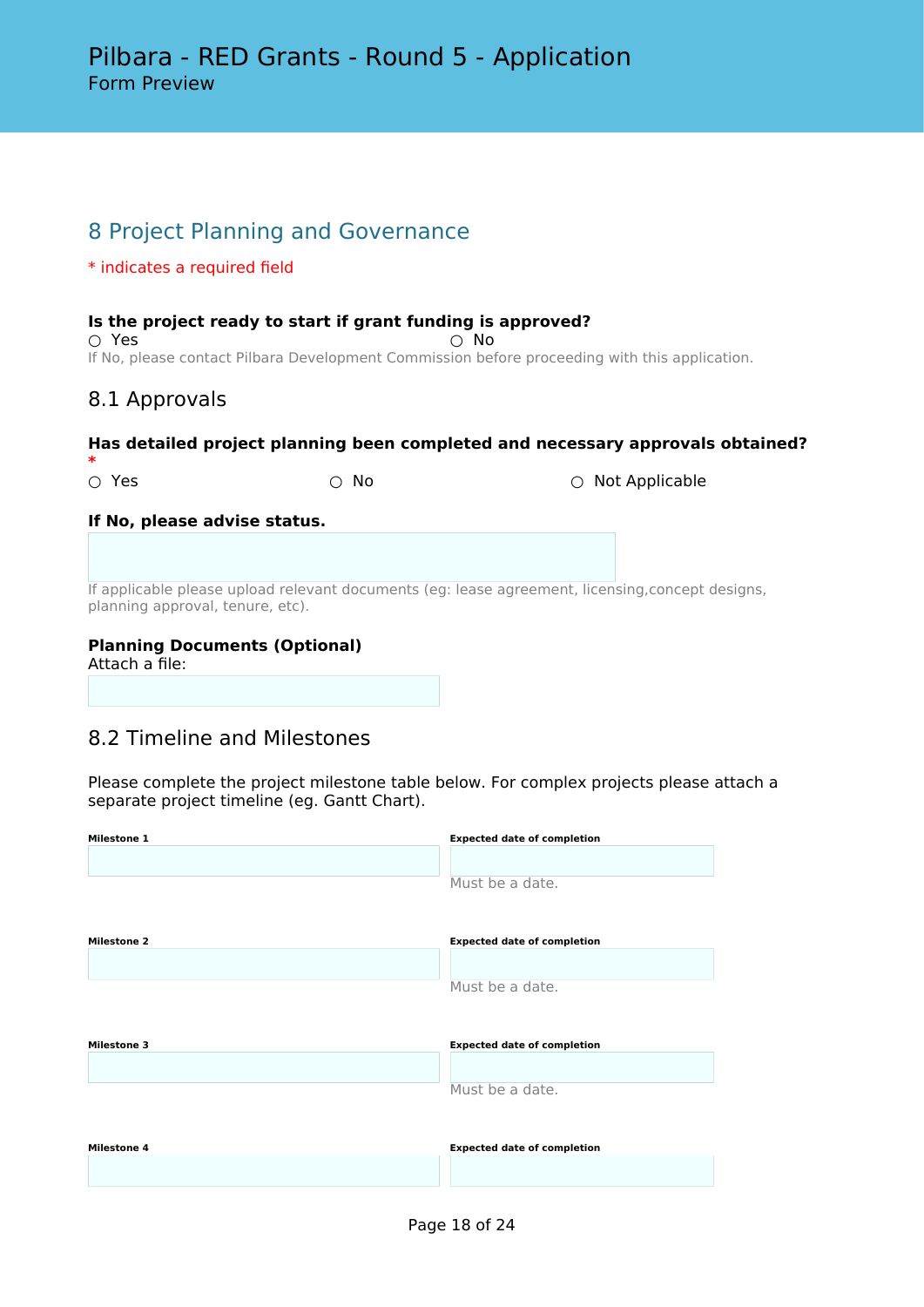| <b>Milestone 5</b> | <b>Expected date of completion</b> |
|--------------------|------------------------------------|
|                    |                                    |
|                    | Must be a date.                    |
|                    |                                    |
| <b>Milestone 6</b> | <b>Expected date of completion</b> |
|                    |                                    |
|                    | Must be a date.                    |
|                    |                                    |
| <b>Milestone 7</b> | <b>Expected date of completion</b> |
|                    |                                    |
|                    | Must be a date.                    |

Must be a date.

# **Project Timeline (Optional)**

Attach a file:

# 8.3 Project Governance

# **How will your organisation ensure the project is managed responsibly? \***

Who will manage the project and what qualifications, skills and experience do they have?

#### **Upload qualifications (optional)**

Attach a file:

#### **How will operating and maintenance costs for the project be met beyond the funding period?**

For example, if the project creates two new jobs, or commissions new equipment, how does the organisation plan to sustain these jobs / cover maintenance costs?

# 8.4 Risk Assessment for your Project

Identify the risks associated with the Project (that the applicant can reasonably control or influence) and include issues that may prevent the Project progressing or that may hinder the achievement of the stated Project outcomes being achieved. Consider and explain the risk mitigation strategies that will minimise the effects of each stated risk.

#### **Probability:**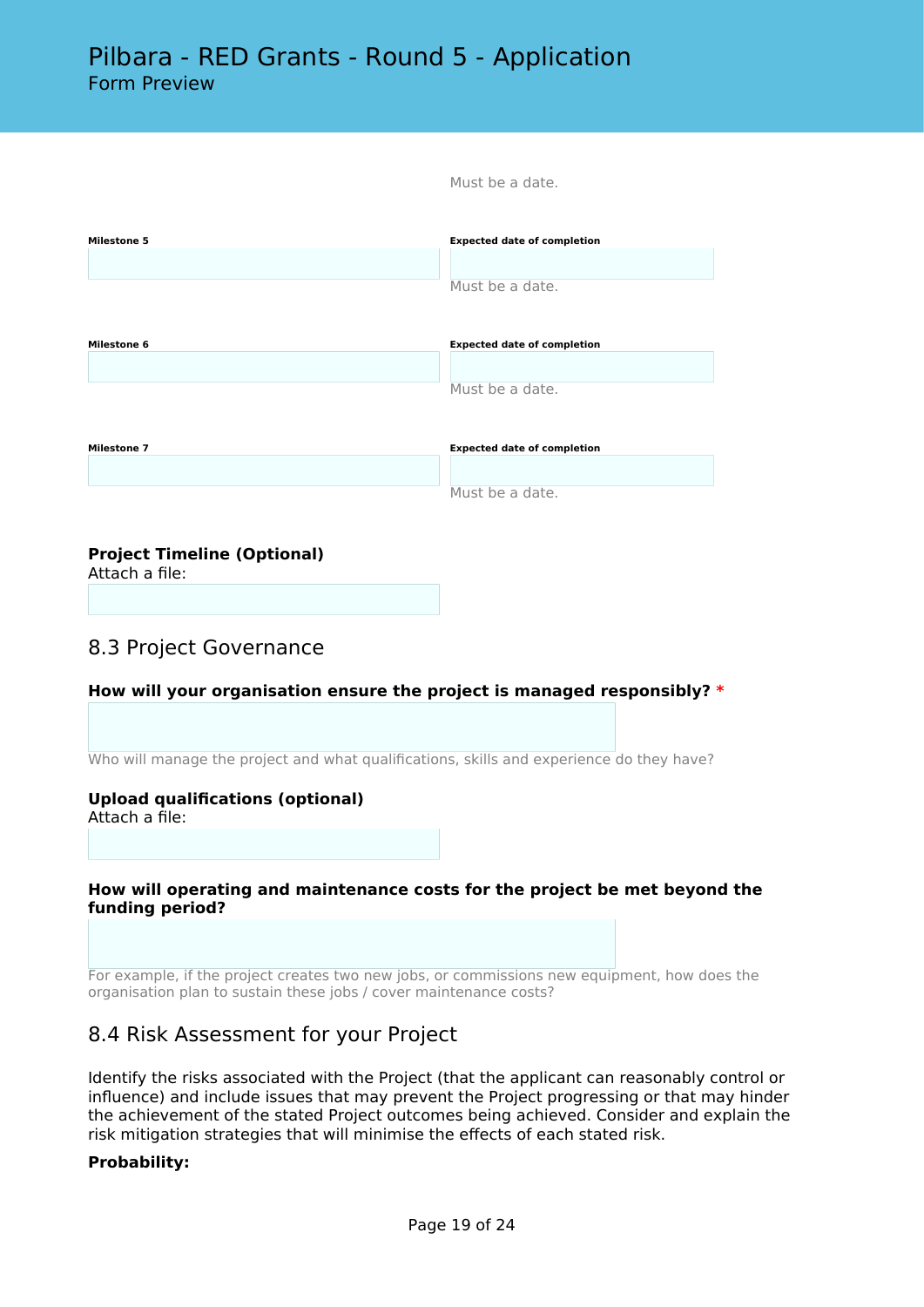**Low -** Unlikely to occur during the project period and with little impact on the project

**Medium -** Possibility of occurrence and with some impact on the project

**High -** Very likely to occur during the project period and potentially impacting heavily

Please complete the Risk Assessment table below, or attach a copy of your Risk Management Plan to your application.

| <b>Risk Description</b> | <b>Risk Probability</b> | <b>Mitigation Strategy</b> |
|-------------------------|-------------------------|----------------------------|
|                         | (Low, Medium or High)   |                            |
|                         |                         |                            |
|                         |                         |                            |
|                         |                         |                            |

#### **Risk Management Plan (Optional)** Attach a file:

Upload a copy of your Risk Management Plan.

# 9 Market Viability and Commercialisation

\* indicates a required field

# 9.1 Market Conditions

Please complete this section if you are a business entity applying for funding.

## **Please provide a summary assessment of the market conditions in relation to your project**

Eg. market gaps, market size, estimation of new or increased sales.

#### **Describe any major competitors to your project or project activity in the region**

Eg. product or service, proximity, technologies, barriers to market, price.

# 9.2 Financial Information

To enable Pilbara Development Commission to undertake a financial viability assessment of the organisation please upload the following financial information:

- 1.Financial statements verified by a Certified Practising Accountant, Chartered Accountant or Registered Auditor for the last two (2) years;
- 2.Current year-to-date financial information (income and expenditure statement and/or balance sheet)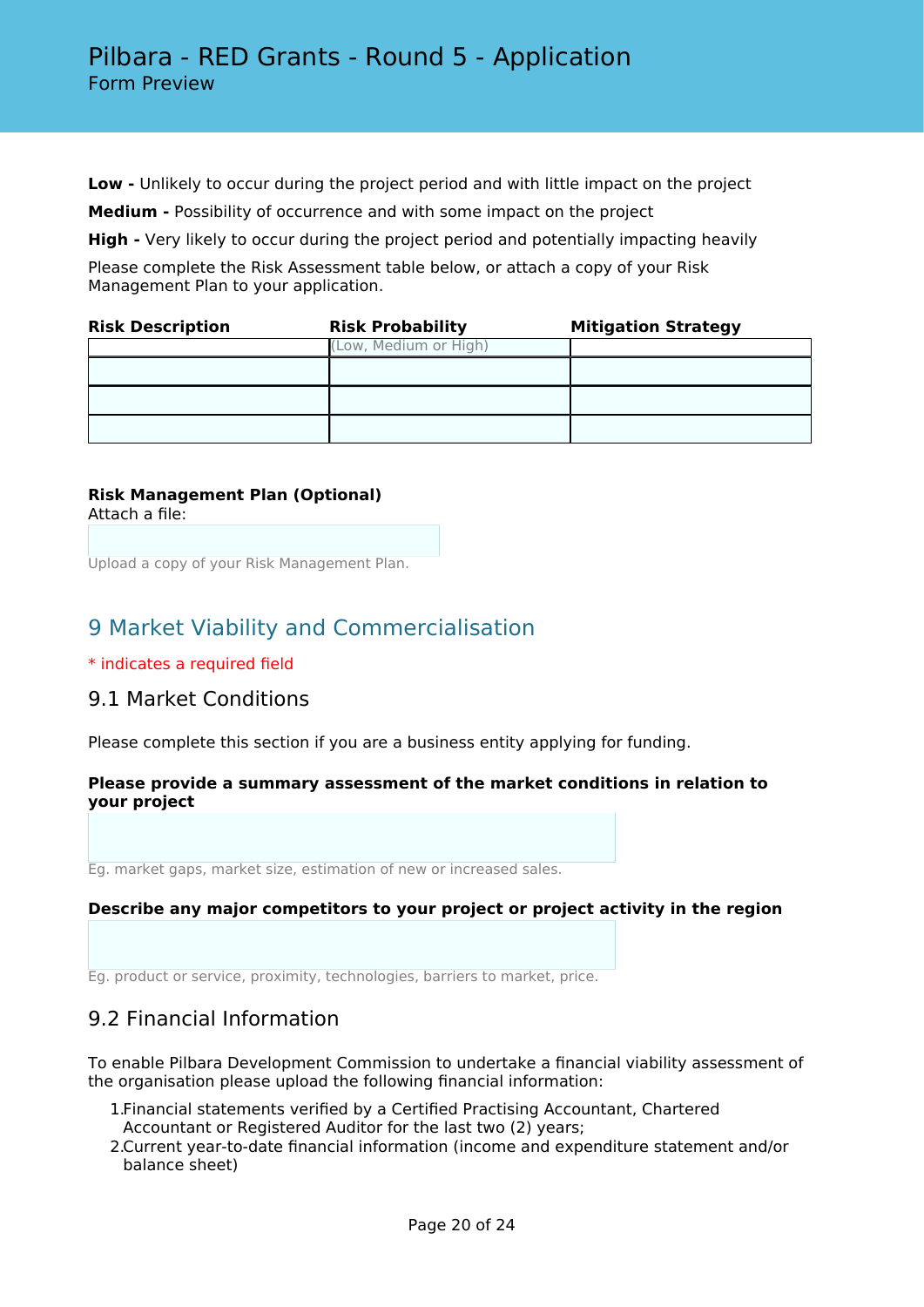**Upload Financial Information**

Attach a file:

**Have you provided the information requested above? \*** ○ Yes ○ No

**If No - please outline why**

For example, business operating for less than 2 years / never had financial statements verified by CPA, Chartered Accountant or registered Auditor.

# 9.3 Liabilities

*Please note, you may be required to provide documentation upon request relating to the following information.*

**Has the applicant or any of its senior office bearers been involved in any litigation or prosecution in the past three (3) years? \***  $\circlearrowright$  Yes  $\circlearrowright$  No.

**If Yes - please provide explanation why any litigation or prosecution should not be considered relevant to this application**

**Has the applicant or any of its senior office bearers (directors, partners, presidents, executive directors, project managers) been involved with any business failure, including liquidation, voluntary administration or receivership? \***  $\bigcirc$  Yes  $\bigcirc$  No

#### **If Yes - please provide details**

**Has there been any significant financial matter which may impact on the ability of the Applicant to deliver the project? \***  $\bigcirc$  Yes  $\bigcirc$  No

**If Yes - please provide details**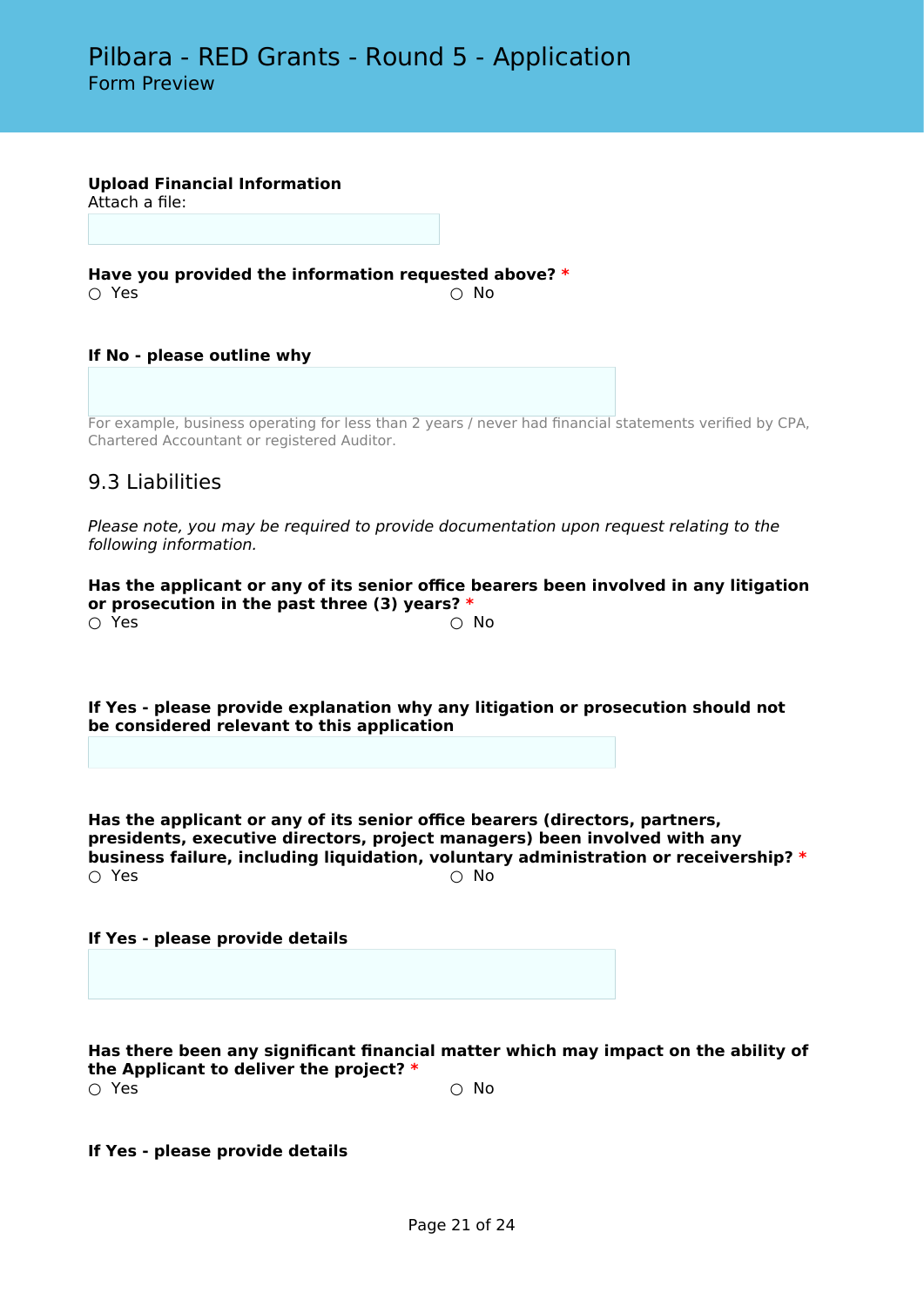**Are there any future commitments or contingent liabilities that might materially affect the applicant in the delivery of the project or performance of the activity?**<br>  $\bigcirc$  Yes  $\bigcirc$  Yes  $\bigcirc$  No

#### **If Yes - please provide details**

**Has the applicant ever been found in default of its creditors? \***  $\bigcirc$  Yes  $\bigcirc$  No

**If Yes - please provide details**

**Is the applicant's business solvent? \*** ○ Yes ○ No

**If No - please provide details**

# 10 Application Checklist

\* indicates a required field

#### **By submitting this application, I acknowledge: \***

 $\Box$  I have read the Guidelines and I acknowledge the eligibility criteria for funding.

 $\Box$  I have contacted the Pilbara Development Commission to discuss the project.

□ Information provided in this application is to the best of my knowledge, accurate and complete.

 $\Box$  This application is authorised by my organisation and includes the CEO/Chair signature.  $\Box$  Audit costs are included in the budget and the nominated auditor is a member of the Institute of Chartered Accountants in Australia, the Australian Society of Certified Practicing Accountants or the National Institute of Accountants and is independent from the Grantee.  $\Box$  The Pilbara Development Commission may request additional information from applicants.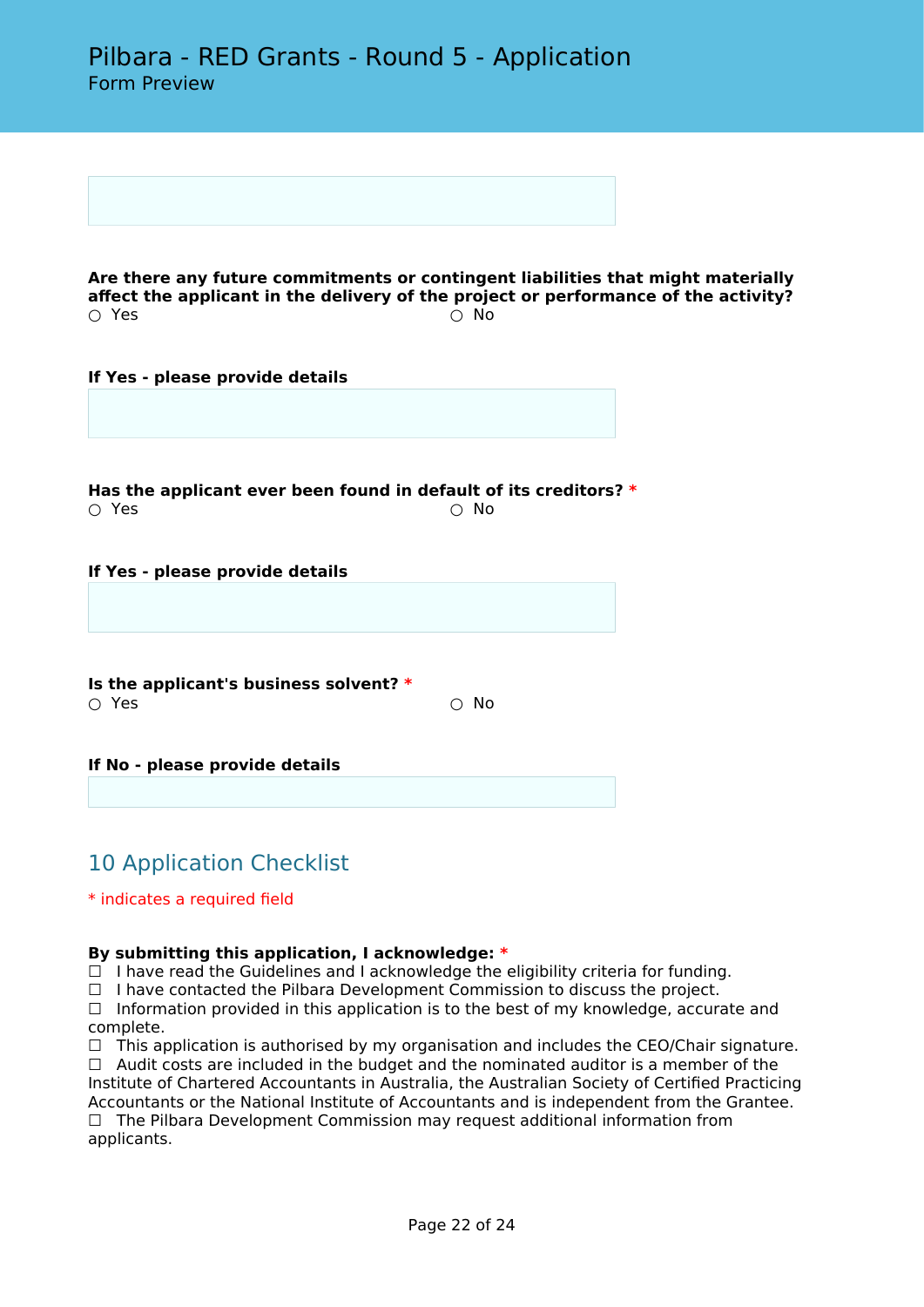$\Box$  The Pilbara Development Commission is authorised to contact any persons or organisations in the assessment of the application and understand that information may be provided to other agencies, as appropriate.

#### **This application includes all required attachments:**

- $\Box$  Copy of Incorporation Certificate (if applicable)
- $\Box$  Copy of organisation's annual financial statements for the last 2 financial years
- $\Box$  Quotes for all budget line items to justify funding request
- ☐ Written evidence of funding contributions from other sources

#### **Upload supporting documents**

Attach a file:

Applicants may upload additional attachments to their Application. (Maximum 25mb, recommended size no bigger than 5mb).

# 10.1 DECLARATION

This section must be completed by an appropriately authorised person on behalf of the applicant organisation (may be different to the contact person listed earlier in this application form).

I certify that to the best of my knowledge the statements made within this application are true and correct, and I understand that if the applicant is successful, we will be required to accept the terms and conditions of the grant as outlined in the letter of approval.

I do hereby declare that all the information supplied in this application form for Royalties for Regions funding is, to the best of my knowledge, accurate and complete; that I have read and accept the requirements of the *Guidelines,* and that the Regional Development Commission to which this application has been submitted to will be notified of any change to the information supplied and any other information or circumstances arising that may affect this application.

#### **Name of Authorised Person \***

Organisation Name

**Position/Title \***

#### **Name of Organisation (Legal Entity) \***

Name of organisation as listed in official documentation such as ABR, ACNC or ATO.

# **Upload signature (optional)**

Attach a file:

Once this form is submitted via SmartyGrants it will be deemed as authorised by the above signatory.

**Dated \***